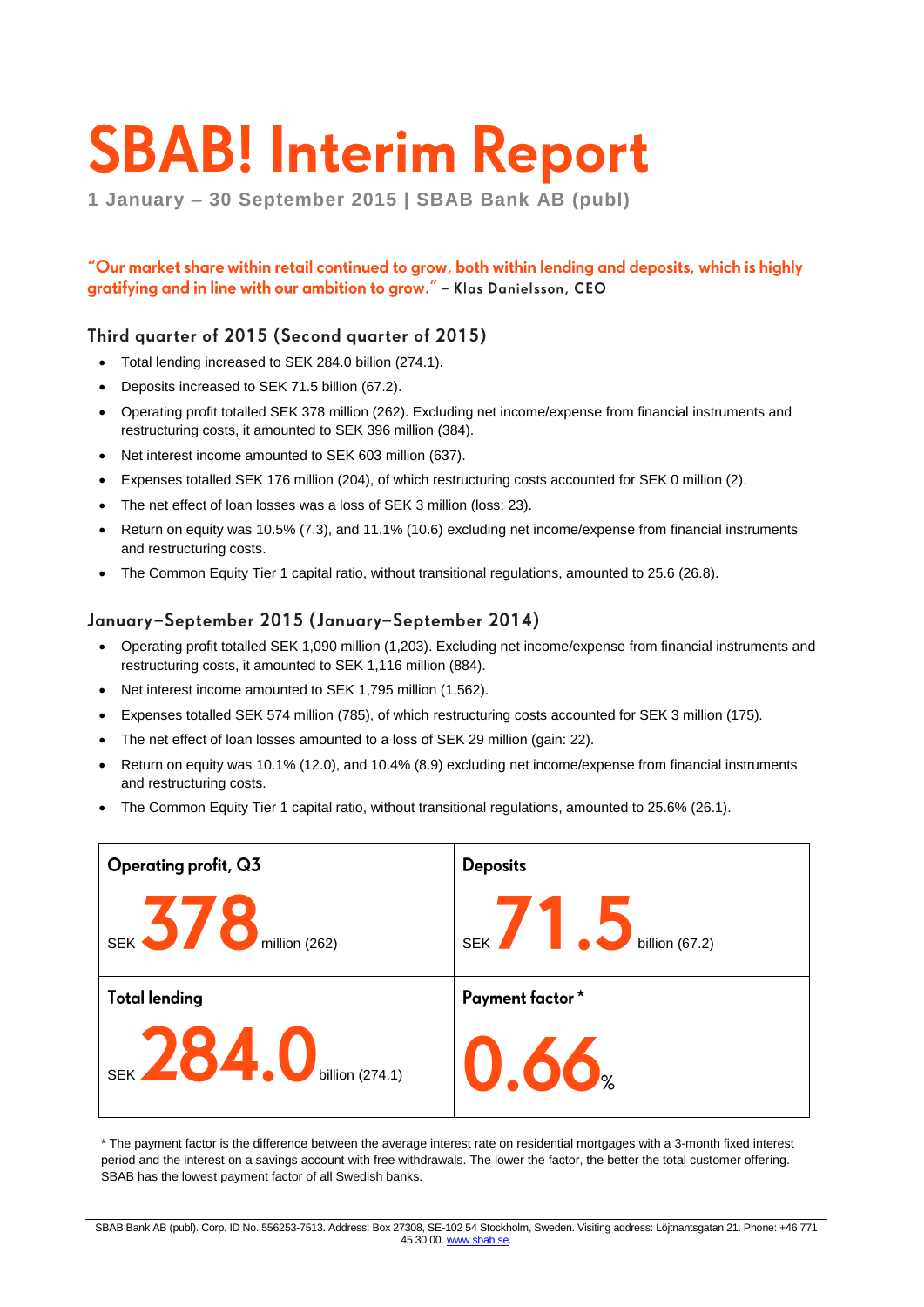### **Statement by the CEO**

It is very exciting to manage SBAB. Our company is currently transforming into a sustainable growth company with a focus on housing and housing finances. We continuously strive to create the most efficient digital residential mortgage process on the market, while developing housing services for the future at sbab.se.

The strong performance in the two first quarters of the year continued in the third quarter. Our market share within retail continued to grow, both within lending and deposits, which is highly gratifying and in line with our ambition to grow. New lending and net growth within residential mortgages to private individuals reached an all-time high in the third quarter – clear proof that our customers agree with us about the attractiveness of our offering.

We continue to offer an interest rate on our savings accounts that is considerably higher than the rates offered by the major banks. Deposits are part of how we and other banks fund our lending. Accordingly, the difference between the residential mortgage interest rate and the savings account interest rate – which we refer to as the payment factor – indicates how much the bank actually charges. In other words, a low payment factor benefits a bank's customers. With a payment factor of no



more than 0.66 percent, we are by far the best in the market. The second-best major bank charges more than twice as much for your money.

The situation in the Swedish housing market is highly distressing. Soaring housing prices increase the risk level for our customers, for us as a company and for the economy and society at large. This trend is not sustainable in the long term. The housing shortage is becoming increasingly pressing as housing prices continue to skyrocket. In some areas of Sweden, housing prices are increasing at a rate that in all likelihood, extends far beyond any long-term realism. High demand for housing at rising prices combined with the Riksbank's extreme interest rate policy leads to high demand for residential mortgages. What are we doing to manage the increased risk inherent in rising housing prices and increased indebtedness? During the summer, we introduced a compulsory maximum debt ceiling of 6.5 times the income. We recently introduced new mandatory amortisation rules for all new loans where a home is mortgaged by more than 70 percent of the market value. For a residential mortgage with our maximum loan-to-value ratio, 85 percent, our new amortisation rules entail an amortisation rate that is even higher than the mandatory amortisation rules of two percent per year that were previously proposed by the Swedish Financial Supervisory Authority. If the housing price trend does not abate, we cannot exclude additional measures.

I would like to conclude by telling you about something that is close to our hearts, some corporate social responsibility projects where we work in accordance with our mission – contributing to better housing and improved housing finances. We strive to help the homeless and prevent homelessness by cooperating with and contributing to the operations of the charitable organisations Stockholms Stadsmission and Situation Stockholm. Due to the refugee crisis, many people need help with housing. When Stockholms Stadsmission recently opened a home for refugees, we helped by arranging all the beds and bedding needed, in less than 24 hours. Such things make us proud.

**Klas Danielsson, CEO**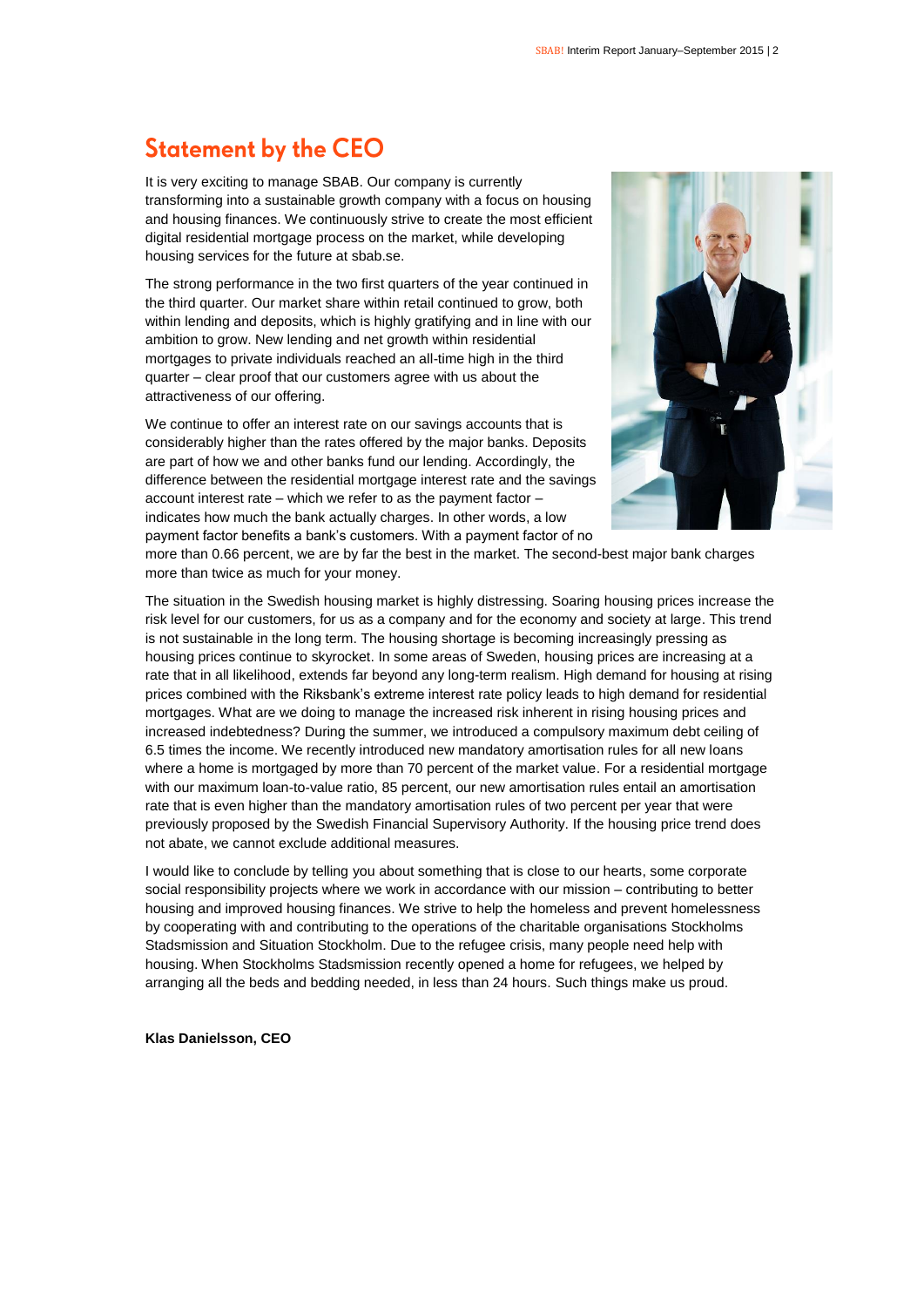### Market development and volumes

### Market overview

| Group                                                              | 2015<br>Q <sub>3</sub> | 2015<br>Q2 | 2014<br>Q <sub>3</sub> | 2015<br>Jan-Sep | 2014<br>Jan-Sep |
|--------------------------------------------------------------------|------------------------|------------|------------------------|-----------------|-----------------|
| <b>LENDING</b>                                                     |                        |            |                        |                 |                 |
| Retail                                                             |                        |            |                        |                 |                 |
| Number of residential mortgage customers, thousands                | 250                    | 246        | 241                    | 250             | 241             |
| Number of residential mortgages (financed objects*), thousands     | 166                    | 164        | 160                    | 166             | 160             |
| New lending, SEK billion                                           | 18.7                   | 16.8       | 9.4                    | 46.8            | 27.3            |
| Change in lending, SEK billion                                     | 9.6                    | 7.2        | 1.8                    | 20.3            | 6.9             |
| Total retail lending, SEK billion                                  | 203.7                  | 194.1      | 178.8                  | 203.7           | 178.8           |
| Market share residential mortgages, retail, %                      | 7.57%                  | 7.39%      | 7.28%                  | 7.57%           | 7.28%           |
| Market share consumer loans, %                                     | 0.94%                  | 0.89%      | 0.76%                  | 0.94%           | 0.76%           |
| Corporate clients and tenant-owner associations                    |                        |            |                        |                 |                 |
| Number of new corporate and tenant-owner association customers     | 2,961                  | 3,012      | 3,271                  | 2,961           | 3,271           |
| New lending, SEK billion                                           | 2.5                    | 5.0        | 2.0                    | 9.6             | 5.2             |
| Change in lending, SEK billion                                     | 0.2                    | 2.0        | $-3.4$                 | 2.2             | $-8.3$          |
| Total lending corporate clients and tenant-owner associations, SEK |                        |            |                        |                 |                 |
| billion                                                            | 80.4                   | 80.2       | 78.7                   | 80.4            | 78.7            |
| Market share tenant-owner associations, %                          | 13.33%                 | 13.51%     | 14.06%                 | 13.33%          | 14.06%          |
| Market share corporate clients, %                                  | 10.13%                 | 9.49%      | 9.12%                  | 10.13%          | 9.12%           |
| Total new lending, SEK billion                                     | 21.2                   | 21.8       | 11.4                   | 56.4            | 32.5            |
| Total lending, SEK billion**                                       | 284.0                  | 274.1      | 257.6                  | 284.0           | 257.6           |
| <b>DEPOSITS</b>                                                    |                        |            |                        |                 |                 |
| Number of accounts                                                 | 288,064                | 281,239    | 260,174                | 288,064         | 260,174         |
| Change in the number of accounts                                   | 6,825                  | 5,192      | 7,902                  | 20.352          | 43,046          |
| Change, SEK billion                                                | 4.3                    | 3.3        | 1.8                    | 10.9            | 11.4            |
| <b>Total deposits, SEK billion</b>                                 | 71.5                   | 67.2       | 57.2                   | 71.5            | 57.2            |
| Deposits, retail                                                   | 53.9                   | 51.2       | 46.0                   | 53.9            | 46.0            |
| Deposits, corporate clients                                        | 17.5                   | 16.0       | 11.2                   | 17.5            | 11.2            |
| Market share deposits, retail, %                                   | 3.71%                  | 3.59%      | 3.42%                  | 3.71%           | 3.42%           |
| Market share deposits, corporate clients, %                        | 2,00%                  | 1.90%      | 1.54%                  | 2,00%           | 1.54%           |

*\* Object refers to a single-family dwelling, tenant-owner right or holiday home.*

*\*\* After deduction for probable loan losses.*

*Market shares refer to the month before the end of each period.*

### Development in the third quarter of 2015 compared with the second quarter of 2015

#### Retail

The residential mortgage market continued its strong performance in the third quarter, and the rate of lending increased. The steep price trend continued in the housing market. Underlying structural factors, such as population growth, urbanisation and insufficient housing construction, and tax and regulatory systems drive the development. The low interest rates also stimulate demand for housing and residential mortgages. The rapid rise in prices has caused many residential mortgage providers – including SBAB – to introduce more restrictive credit rules. During the second and third quarter, SBAB introduced a compulsory maximum debt ceiling of 6.5 times the income as well as new mandatory amortisation rules for all new loans where a home is mortgaged by more than 70 percent of the market value. In September, the Government published a bill regarding amortisation requirements, intended to be introduced on 1 May 2016.

SBAB offers savings and loan products to private individuals. SBAB had approximately 250,000 residential mortgage customers (approximately 246,000) at the end of the period, distributed over 166,000 financed objects (164,000). Residential mortgages are offered under our own brand and through partnerships with banks and estate agents.

The great majority of SBAB's residential mortgage customers choose shorter maturities. The share of total lending with a three-month fixed interest period amounts to 69.4% (67.4). Since 1 June 2015, Swedish banks report their average residential mortgage rates on new loans and loans with amended terms and conditions according to the Swedish Financial Supervisory Authority's regulations. The difference between SBAB's average rate and list rate was 0.13 percentage points on loans with a 3 month fixed interest period. This is a very low figure compared to the market and reflects the company's aspiration to offer transparent terms and conditions.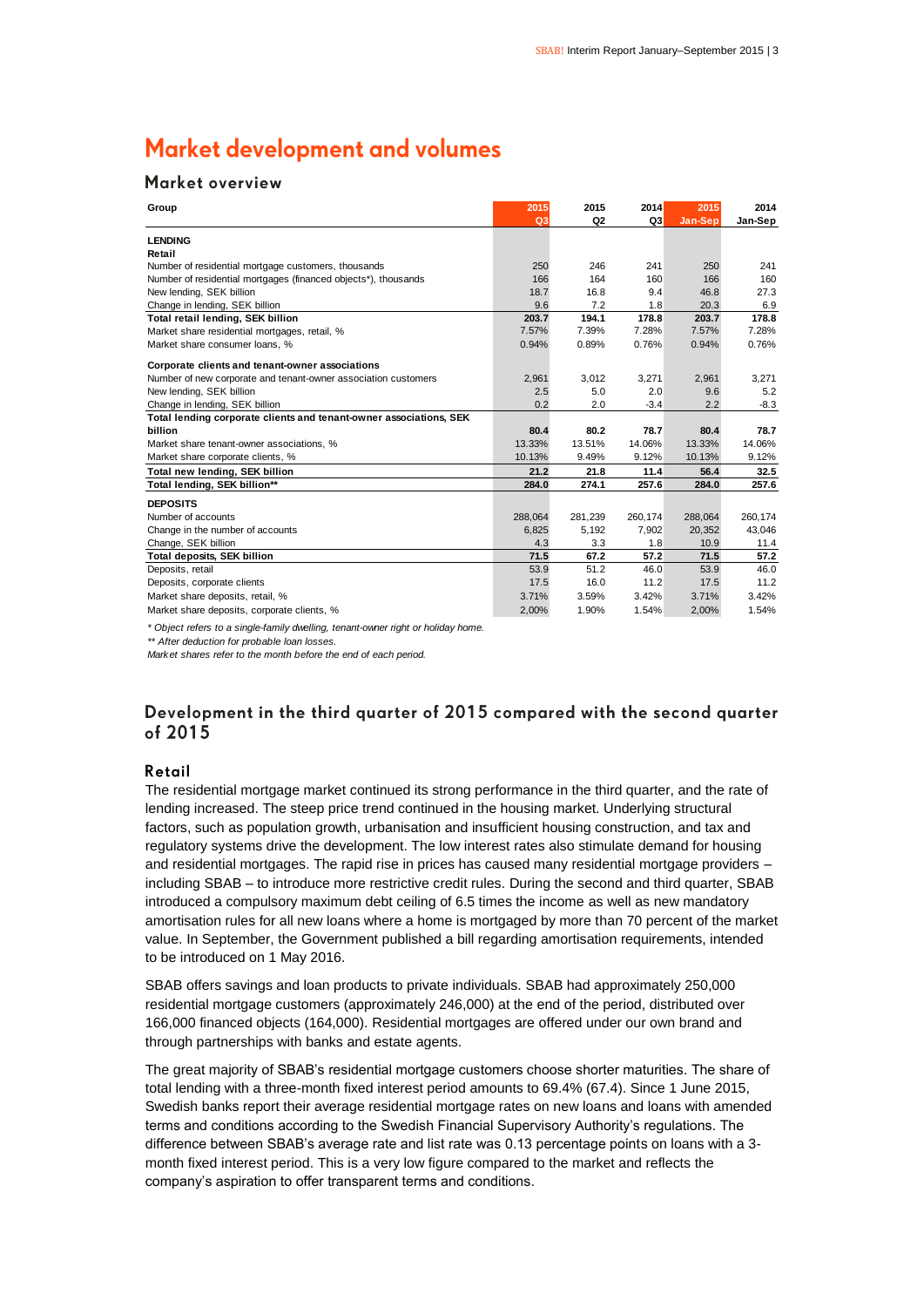During the quarter, new lending to retail customers increased to SEK 18.7 billion (16.8), of which SEK 18.4 billion (16.5) involves residential mortgages. Total lending to retail customers rose to SEK 203.7 billion (194.1).

The market share of residential mortgages to retail customers continued to grow in the third quarter and amounted to 7.57% (7.39) as at 31 August 2015, corresponding to SEK 198.0 billion (189.1). For consumer loans, the market share was 0.94% (0.89), corresponding to SEK 2.0 billion (1.9).



### Chart showing lending and market shares for residential mortgages, Retail

The interest rate on SBAB's savings accounts remains competitive in relation to the company's competitors', and the inflow of deposits remained good in the third quarter of the year. Retail deposits rose by SEK 2.7 billion (1.9) in the quarter to a total of SEK 53.9 billion (51.2). The market share within retail deposits increased to 3.71% (3.59). SBAB works actively on diversifying the company's sources of funding through increased retail and corporate deposits.



#### Diagram showing total deposits in relation to total lending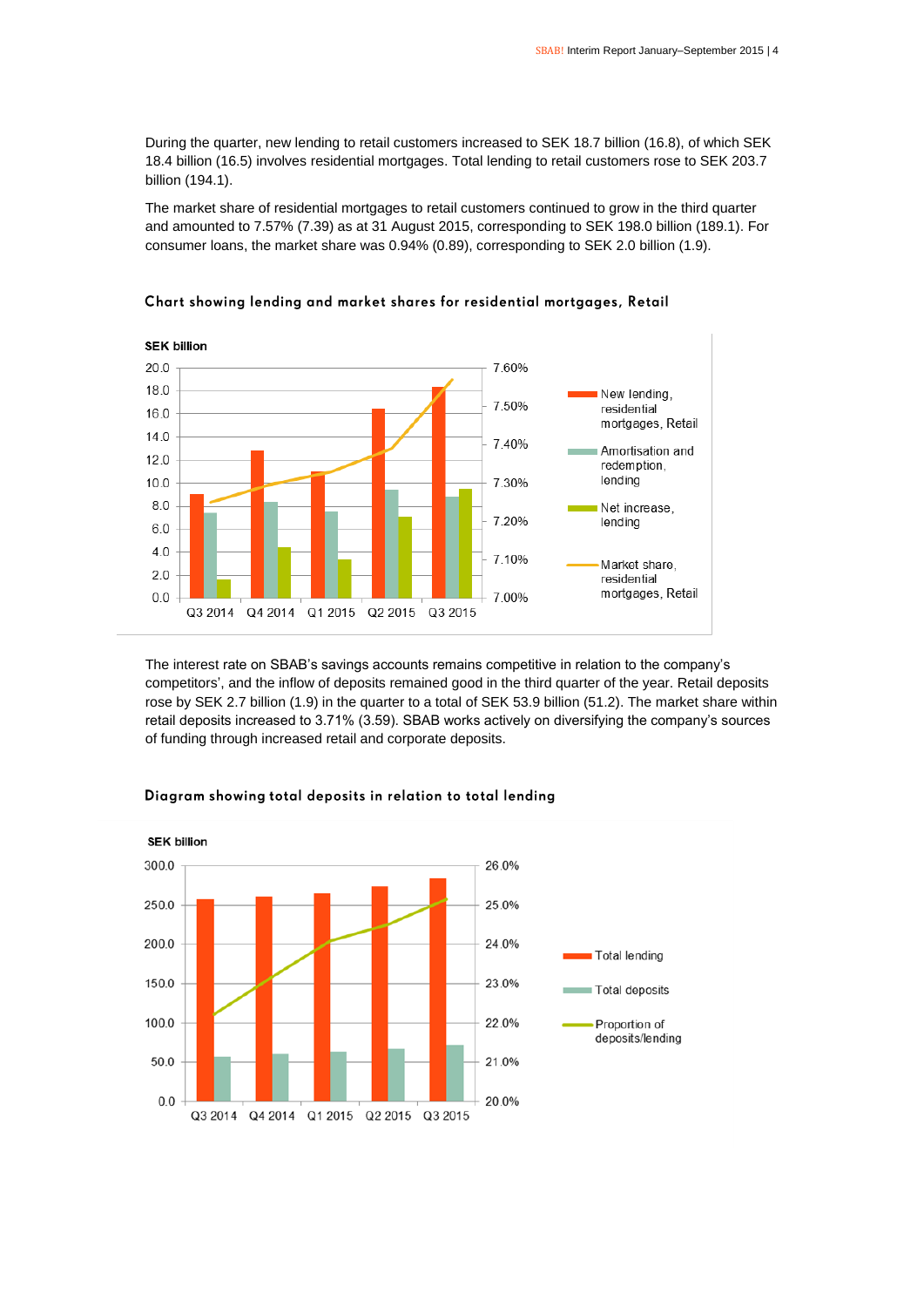### Corporate clients and tenant-owner associations

In the third quarter, the property market was characterised by high activity and good access to funding, with continued high transaction volumes and high activity with regard to the production of new housing. The financing of new housing production is an area of priority for SBAB, and it is also one of the company's central sustainability targets. The market for refinancing and additional credit to tenantowner associations remained stable, even if the number of reorganisations from rented to tenantowned apartments remains on a modest level compared to the peak years from 2009–2010.

SBAB offers savings and loans to property companies and tenant-owner associations. The number of customers amounted to 2,961 (3,012) at the end of the period.

New lending to property companies and tenant-owner associations amounted to SEK 2.5 billion (5.0) in the period. Total lending increased to SEK 80.4 billion (80.2). The tenant-owner association market share was 13.33% (13.51) as at 31 August 2015, and the corporate client market share was 10.13% (9.49).

Deposits from corporate clients rose by SEK 1.5 billion (1.4) to a total of SEK 17.5 billion (16.0). The market share within deposits from corporate clients (not financial companies) increased to 2.00% (1.90).

### **Financial performance**

### **Quarterly overview**

| Group                                                                           | 2015           | 2015   | 2015   | 2014   | 2014   |
|---------------------------------------------------------------------------------|----------------|--------|--------|--------|--------|
| <b>SEK million</b>                                                              | Q <sub>3</sub> | Q2     | Q1     | Q4     | Q3     |
| Net interest income                                                             | 603            | 637    | 555    | 549    | 552    |
| Net commission income                                                           | $-28$          | $-28$  | $-23$  | $-20$  | $-27$  |
| Net result from financial instruments measured at fair value (Note 2)           | $-18$          | $-120$ | 115    | 126    | 183    |
| <b>Total operating income</b>                                                   | 557            | 489    | 647    | 655    | 708    |
| Expenses                                                                        | $-176$         | $-204$ | $-194$ | $-223$ | $-347$ |
| - of which restructuring costs                                                  | $\Omega$       | $-2$   | $-1$   | -3     | $-175$ |
| Profit/loss before loan losses                                                  | 381            | 285    | 453    | 432    | 361    |
|                                                                                 |                |        |        |        |        |
| Loan losses, net (Note 3)                                                       | $-3$           | $-23$  | -3     | 8      | 1      |
| Participations in joint ventures                                                |                |        |        |        | $-1$   |
| <b>Operating profit/loss</b>                                                    | 378            | 262    | 450    | 441    | 361    |
| Operating profit excl. net result from financial instruments and                |                |        |        |        |        |
| restructuring costs                                                             | 396            | 384    | 336    | 318    | 353    |
| Tax                                                                             | $-83$          | $-58$  | -99    | $-97$  | $-78$  |
| Profit/loss for the periods                                                     | 295            | 204    | 351    | 344    | 283    |
| Cost/Income ratio                                                               | 32%            | 42%    | 30%    | 34%    | 49%    |
| Cost/Income ratio excl. net result from financial instruments and restructuring |                |        |        |        |        |
| costs                                                                           | 31%            | 33%    | 36%    | 42%    | 33%    |
| Return on equity <sup>1)</sup>                                                  | 10.5%          | 7.3%   | 12.5%  | 12.8%  | 10.9%  |
| Return on equity excl. net result from financial instruments and restructuring  |                |        |        |        |        |
| costs <sup>1</sup>                                                              | 11.1%          | 10.6%  | 9.4%   | 9.3%   | 10.7%  |
| Common Equity Tier 1 capital ratio <sup>2)</sup>                                | 25.6%          | 26.8%  | 27.5%  | 29.8%  | 26.1%  |

*1) Return on equity calculated on a full-year basis.*

*2)Without taking transitional rules into account.*

### Development in the third quarter of 2015 compared with the second quarter of 2015

### **Operating profit**

Operating profit increased to SEK 378 million (262). Excluding net income/expense from financial instruments and restructuring costs, operating profit rose to SEK 396 million (384), primarily driven by reduced costs. The difference in operating profit between the quarters is primarily attributable to a positive trend in net income/expense from financial instruments measured at fair value.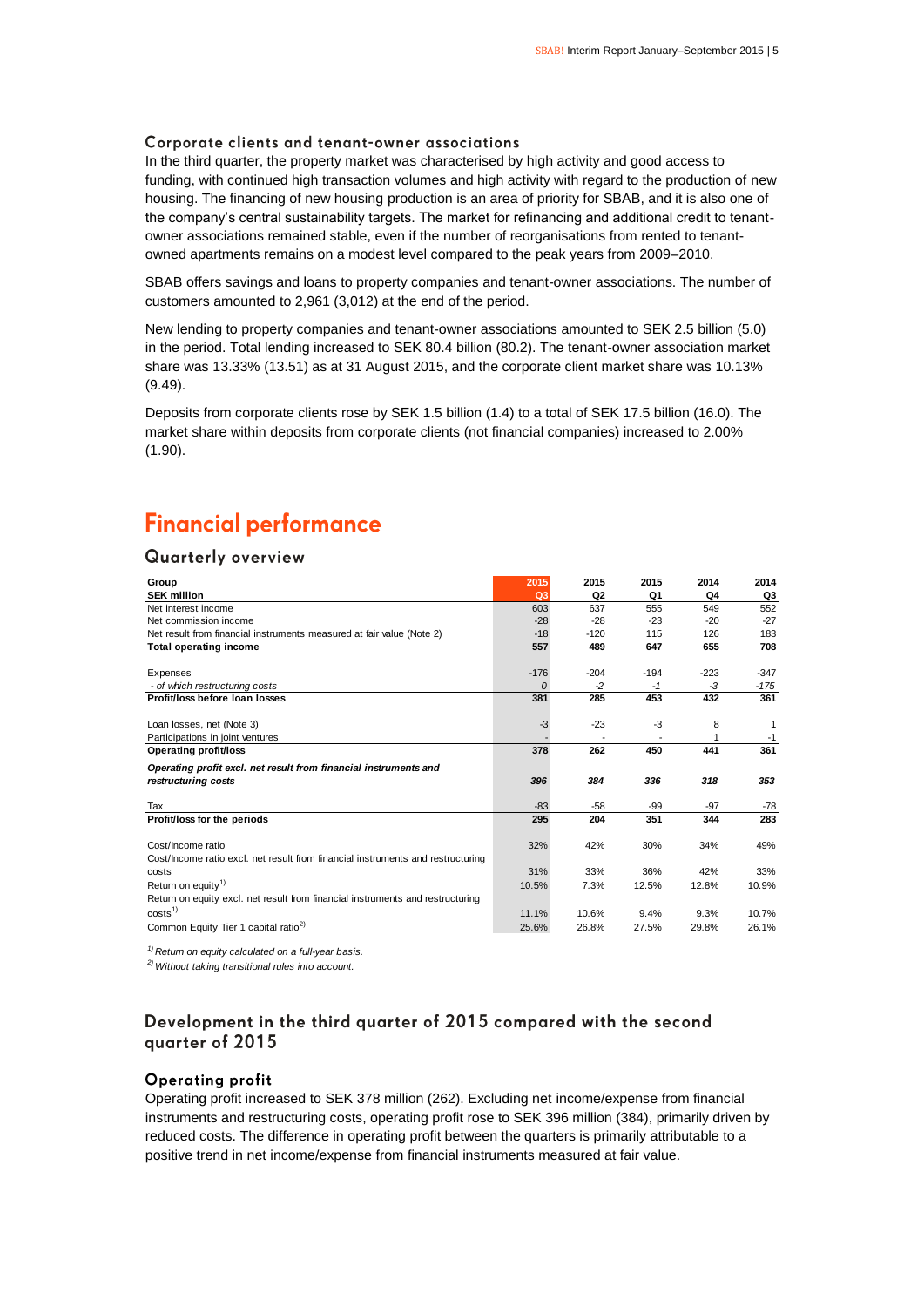### Net interest and net commission

Net interest income declined to SEK 603 million (637) in the period, driven by lower lending margins. Net commission income for the period amounted to an expense of SEK 28 million (expense: 28), including a fee of SEK 32 million (32) for the government stability fund.

### **Expenses**

Expenses decreased to SEK 176 million (204). This reduction in expenses was primarily attributable to temporarily lower IT-related costs in the quarter.

#### **Loan losses**

The net effect of loan losses was a loss of SEK 3 million (loss: 23) in the third quarter. For further information, please see Note 3.



**Operating income (SEK million)** 

**Operating profit (SEK million)**



■Incl. NIEF and Restr. Costs ■ Excl. NIEF and Restr. Costs

### **Common Equity Tier 1 capital ratio without transitional regulations (%)**



#### NIEF = Net income/expense from financial items. Restr. Costs = Restructuring costs.

Net income/expense from financial instruments measured at fair value Net expenses from financial instruments measured at fair value amounted to SEK 18 million (120) for the period. The greatest factor impacting earnings was unrealised market value changes in the liquidity portfolio. For further information regarding how unrealised changes in market values affected profit/loss for the period, please see Note 2.

#### Return on equity (%)

12.0 14.0

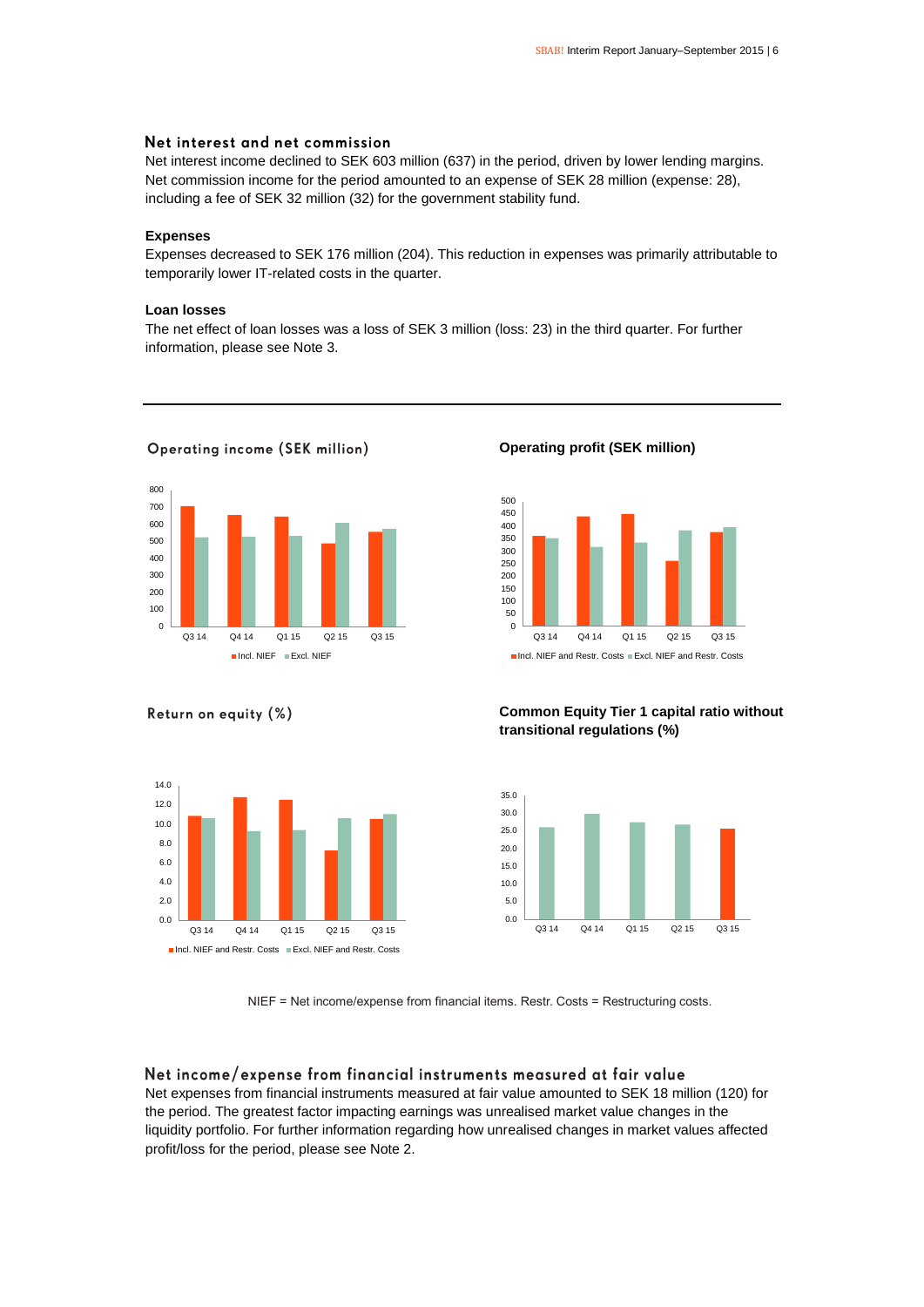#### Lending and deposits

New lending for the period amounted to SEK 21.2 billion (21.8) and the total lending volume increased to SEK 284.0 billion (274.1). Deposits rose by SEK 4.3 billion (3.3) in the quarter to SEK 71.5 billion (67.2).

### **Fundina**

The total value of outstanding covered debt securities in issue rose by SEK 10.8 billion during the quarter to SEK 264.9 billion (254.1). During the quarter, securities amounting to SEK 26.9 billion (37) were issued, securities amounting to SEK 6.7 billion (3.5) were repurchased and securities amounting to SEK 10.3 billion (18.9) matured.

At the end of September, SBAB issued a public five-year covered bond of EUR 750 million, through the wholly-owned subsidiary AB Sveriges Säkerställda Obligationer (Swedish Covered Bond Corporation, "SCBC"). This was the second public Euro-denominated covered bond issued by SCBC in 2015. Regularity in the international market is an important part of the Group's funding strategy, and the issue met with favourable demand despite an increasingly difficult market situation.

Funding through the issuance of covered bonds takes place in the wholly-owned subsidiary, SCBC. Total outstanding covered debt totalled SEK 188.6 billion (177.5), compared with SEK 175.0 billion at the beginning of the year.

In the first three quarters, the SBAB Group issued SEK 70.7 billion in long-term bonds.

#### Capital adequacy

SBAB primarily recognises credit risk pursuant to the internal ratings-based approach (IRB approach) and operational and market risk in accordance with the standardised approach. According to the internal capital target, Common Equity Tier 1 capital ratio according to Pillar 1, without consideration for transitional rules, shall amount to at least 22%. The Common Equity Tier 1 capital ratio amounted to 25.6% (26.8). The total capital ratio according to Pillar 1, without consideration for transitional rules, amounted to 39.2% (40.9). This provides a comfortable margin to applicable regulatory requirements. For information concerning other capital ratios, refer to the table on page 14. Profit for the period as at 30 June 2015 is included in own funds while the expected dividend has reduced own funds. The capital requirement has primarily been affected by an increased credit volume.

#### Liquidity reserve

SBAB's liquidity reserve comprises liquid, interest bearing securities with a high rating. The market value of the assets in the liquidity reserve amounted to SEK 63.4 billion (60.5). Taking the Riksbank's and the ECB's haircuts into account, the value of the assets was SEK 60.3 billion (57.3).

SBAB measures and stress-tests liquidity risk by calculating the survival horizon, which is an internal ratio used to see for how long SBAB is able to meet its payment obligations without access to capital market funding and net outflows from lending/deposits. This is made by totalling the maximum need of liquidity for each coming day and comparing this to the size of the liquidity portfolio after applicable haircuts. The survival horizon amounted to 356 (329) days, which the Company considers satisfactory.

The Liquidity Coverage Ratio is calculated in accordance with the Swedish Financial Supervisory Authority's regulation regarding requirements for a liquidity coverage ratio and reporting of liquid assets and cash flows. In the beginning of the period, the Liquidity Coverage Ratio was 543% (403) for all currencies combined, 948% (18,690,719) for the EUR and 204% (1,816) for the USD, which exceeds the minimum requirement of 100%. In SEK, the Liquidity Coverage Ratio amounted to 281% (136). Liquidity Coverage Ratio is a ratio affected by the amount of maturities within 30 days.

For further information on the liquidity reserve, the calculation of survival horizon and the Liquidity Coverage Ratio, see Note 9.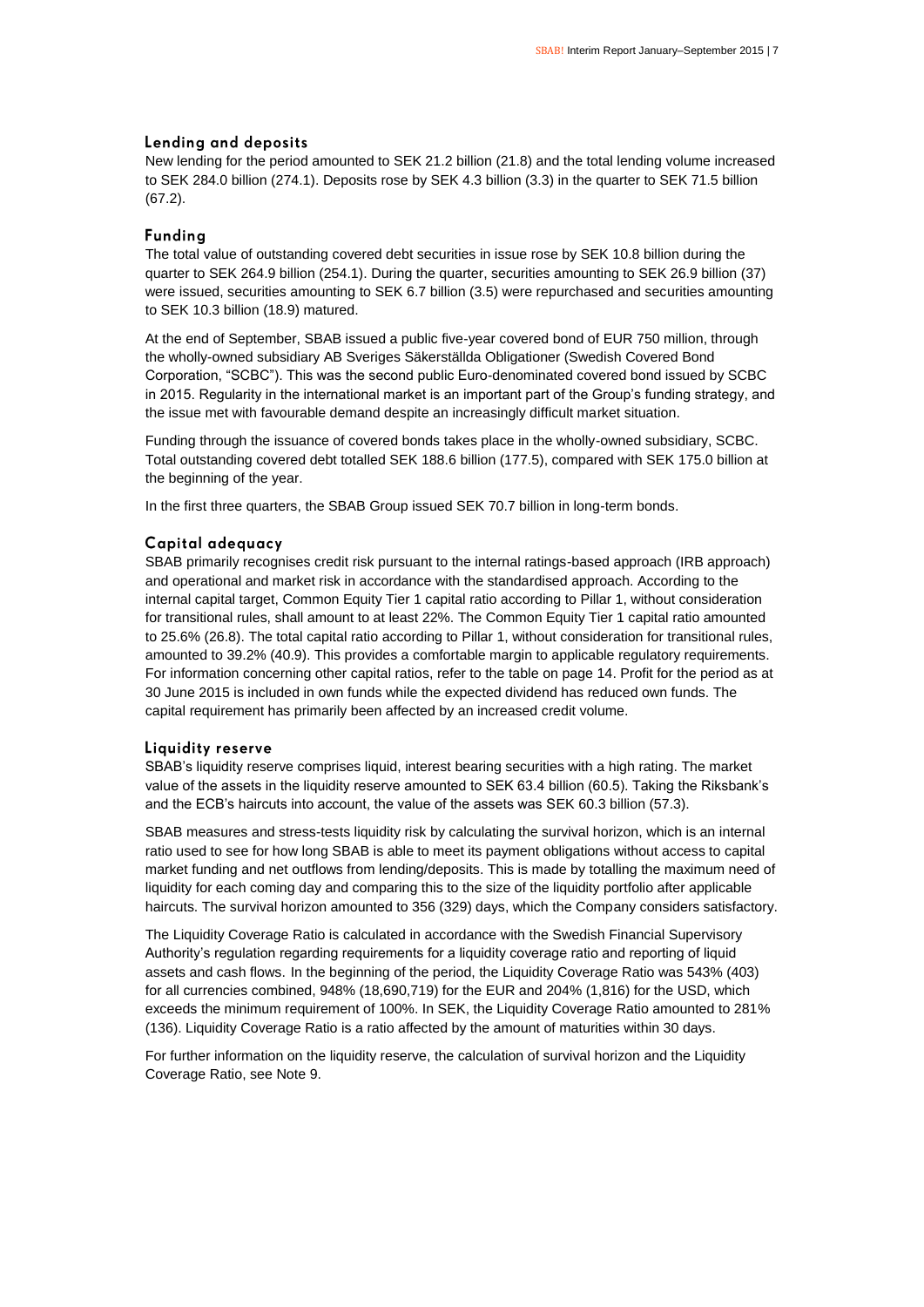### Overview of earnings

| Group                                                                           | 2015     | 2015           | 2014   | 2015    | 2014     |
|---------------------------------------------------------------------------------|----------|----------------|--------|---------|----------|
| <b>SEK million</b>                                                              | Q3       | Q <sub>2</sub> | Q3     | Jan-Sep | Jan-Sep  |
| Net interest income                                                             | 603      | 637            | 552    | 1,795   | 1,562    |
| Net commission income                                                           | $-28$    | $-28$          | $-27$  | $-79$   | $-90$    |
| Net result from financial instruments measured at fair value (Note 2)           | $-18$    | $-120$         | 183    | $-23$   | 494      |
| <b>Total operating income</b>                                                   | 557      | 489            | 708    | 1,693   | 1,966    |
|                                                                                 |          |                |        |         |          |
| Expenses                                                                        | $-176$   | $-204$         | $-347$ | $-574$  | $-785$   |
| - of which restructuring costs                                                  | $\Omega$ | $-2$           | $-175$ | $-3$    | $-175$   |
| Profit/loss before loan losses                                                  | 381      | 285            | 361    | 1,119   | 1,181    |
|                                                                                 |          |                |        |         |          |
| Loan losses, net (Note 3)                                                       | $-3$     | $-23$          | 1      | $-29$   | 22       |
| Participations in joint ventures                                                |          |                | $-1$   |         | $\Omega$ |
| <b>Operating profit/loss</b>                                                    | 378      | 262            | 361    | 1,090   | 1,203    |
| Operating profit excl. net result from financial instruments and                |          |                |        |         |          |
| restructuring costs                                                             | 396      | 384            | 353    | 1,116   | 884      |
|                                                                                 |          |                |        |         |          |
| Tax                                                                             | $-83$    | $-58$          | $-78$  | $-240$  | $-291$   |
| Profit/loss for the periods                                                     | 295      | 204            | 283    | 850     | 912      |
|                                                                                 |          |                |        |         |          |
| Cost/Income ratio                                                               | 32%      | 42%            | 49%    | 34%     | 40%      |
| Cost/Income ratio excl. net result from financial instruments and restructuring |          |                |        |         |          |
| costs                                                                           | 31%      | 33%            | 33%    | 33%     | 41%      |
| Return on equity <sup>1)</sup>                                                  | 10.5%    | 7.3%           | 10.9%  | 10.1%   | 12.0%    |
| Return on equity excl. net result from financial instruments and restructuring  |          |                |        |         |          |
| costs <sup>1</sup>                                                              | 11.1%    | 10.6%          | 10.7%  | 10.4%   | 8.9%     |
| Common Equity Tier 1 capital ratio <sup>2)</sup>                                | 25.6%    | 26.8%          | 26.1%  | 25.6%   | 26.1%    |
| <sup>1)</sup> Return on equity calculated on a full-year basis.                 |          |                |        |         |          |

*2) Without taking transitional rules into account.*

### Performance for January-September 2015 compared with January-September 2014

Operating profit for the period dropped to SEK 1,090 million (1,203). Income was reduced to SEK 1,693 million (1,966), with the reduction being explained by a deterioration in net income/expense from financial instruments. Net interest income rose to SEK 1,795 million (1,562), driven by a sharp increase in volume and improved lending margins. The net expense from financial instruments measured at fair value increased to SEK 23 million (income: 494) and was mainly affected by changed market values in the liquidity portfolio and hedge accounting effects.

Costs for the period declined to SEK 574 million (785). The decrease in expenses is mainly attributable to restructuring costs that affected the comparison period in 2014 and ongoing cost efficiency programme. Loan losses amounted to SEK 29 million (positive: 22). Confirmed loan losses remained low.

### **Other significant information**

### Rating

Current ratings are stated below.

| Rating                     |            |            |              |
|----------------------------|------------|------------|--------------|
|                            | 30/09/2015 | 31/12/2014 | 30/09/2014   |
| <b>SBAB Bank AB (publ)</b> |            |            |              |
| Long-term funding          |            |            |              |
| -Standard & Poor's         | A          | A          | $\mathsf{A}$ |
| -Moody's                   | A2         | A2         | A2           |
| Short-term funding         |            |            |              |
| -Standard & Poor's         | $A-1$      | $A-1$      | $A-1$        |
| -Moody's                   | $P-1$      | $P-1$      | $P-1$        |
| <b>SCBC</b>                |            |            |              |
| Long-term funding          |            |            |              |
| -Moody's                   | Aaa        | Aaa        | Aaa          |
|                            |            |            |              |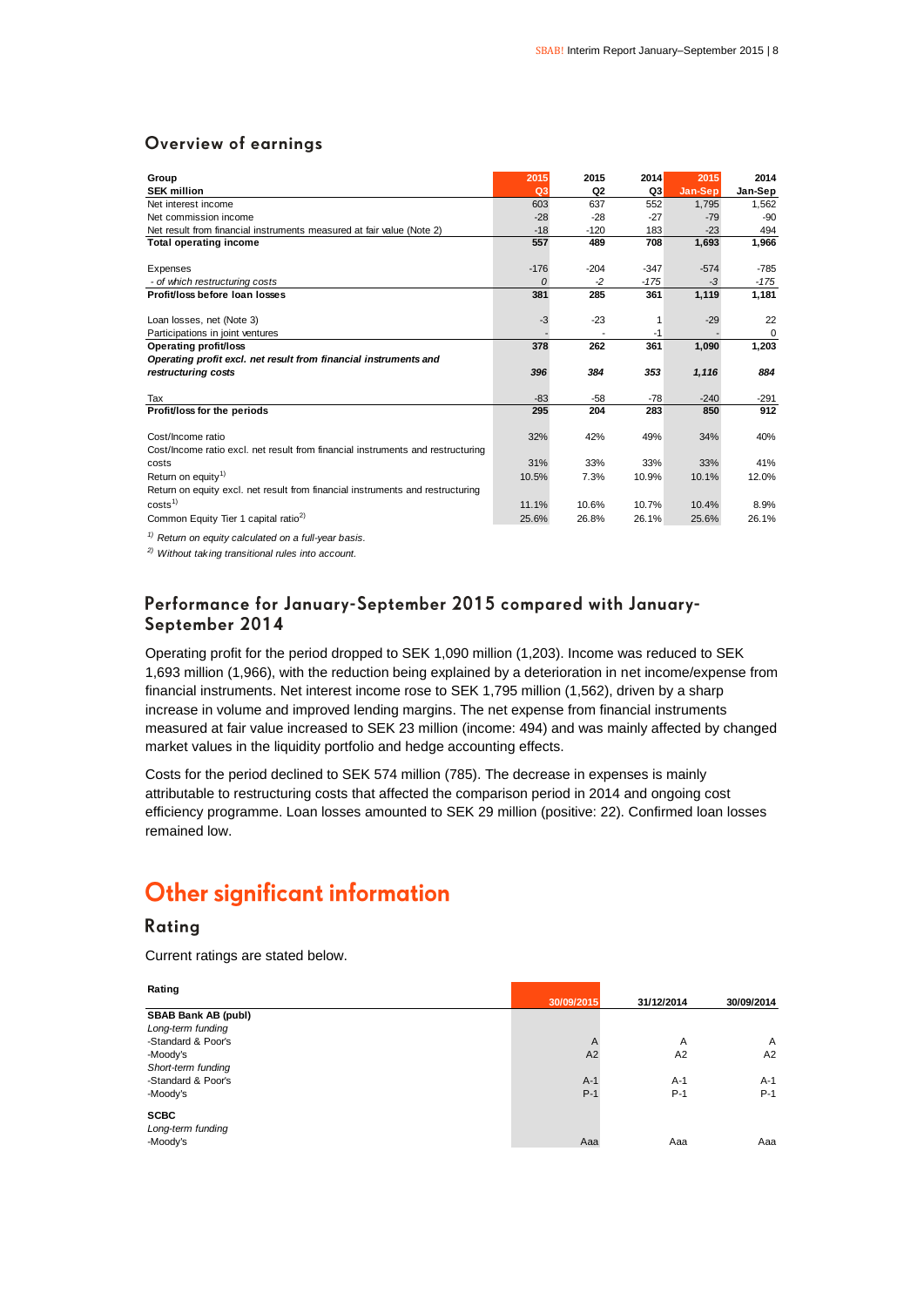### Risks and uncertainties for the Group and Parent Company

The economic trend in Sweden is the primary risk factor for SBAB's future earnings capacity, and the quality of the assets is mainly exposed to credit risks in the Swedish housing market. The management of interest rate and currency risks entails some exposure to price risks. Household demand is showing a stable trend, underpinned by low inflation, low interest rates and rising stock market and property prices. A housing market with soaring prices and growing household indebtedness among retail customers makes the Swedish economy sensitive to changes in interest rates and housing prices. The risks associated with these factors are expected to increase as long as housing prices and indebtedness continue to rise faster than incomes. Extensive regulatory developments in the residential mortgage market are an uncertainty factor.

The Swedish economy is susceptible to global economic developments and conditions in the international financial markets.

For further information on SBAB's risks and risk management, please refer to the Risk Management section and Note 2 in the 2014 Annual Report.

### **Changes in the Executive Management**

Per O. Dahlstedt, former Head of Corporate Clients and Tenant-Owner Associations, left SBAB in October in order to retire. Tim Pettersson, formerly Head of Sales Corporate Clients and Tenant-Owner Associations, was appointed as the new Head of Corporate Clients and Tenant-Owner Associations. During the quarter, Robert Burén resigned from the role as CIO and will be succeeded by Klas Ljungkvist. Jim Peterson, Head of Development, has been appointed Acting CIO until Klas Ljungkvist takes up the position.

### Financial calendar

| Year-end report 2015                  | 5 February 2016 |
|---------------------------------------|-----------------|
| Interim report January–March 2016     | 29 April 2016   |
| Interim report January-June 2016      | 19 July 2016    |
| Interim report January–September 2016 | 28 October 2016 |
| Year-end report 2016                  | 8 February 2017 |

SBAB's Annual General Meeting will be held on 28 April 2016 in Stockholm.

### **Review Report**

This interim report has not been reviewed by the company's auditor.

The CEO affirms that this interim report provides an accurate overview of the operations, financial position and performance of the Parent Company and the Group, and describes the significant risks and uncertainties faced by the Parent Company and the companies in the Group.

*Stockholm, 21 October 2015*

Klas Danielsson C<sub>EO</sub>

### Contacts

For further information, contact CEO Klas Danielsson, +46 8 614 43 01, [klas.danielsson@sbab.se](mailto:klas.danielsson@sbab.se) or CFO Mikael Inglander, +46 8 614 43 28[, mikael.inglander@sbab.se.](mailto:mikael.inglander@sbab.se) Become a customer: [www.sbab.se](http://www.sbab.se/)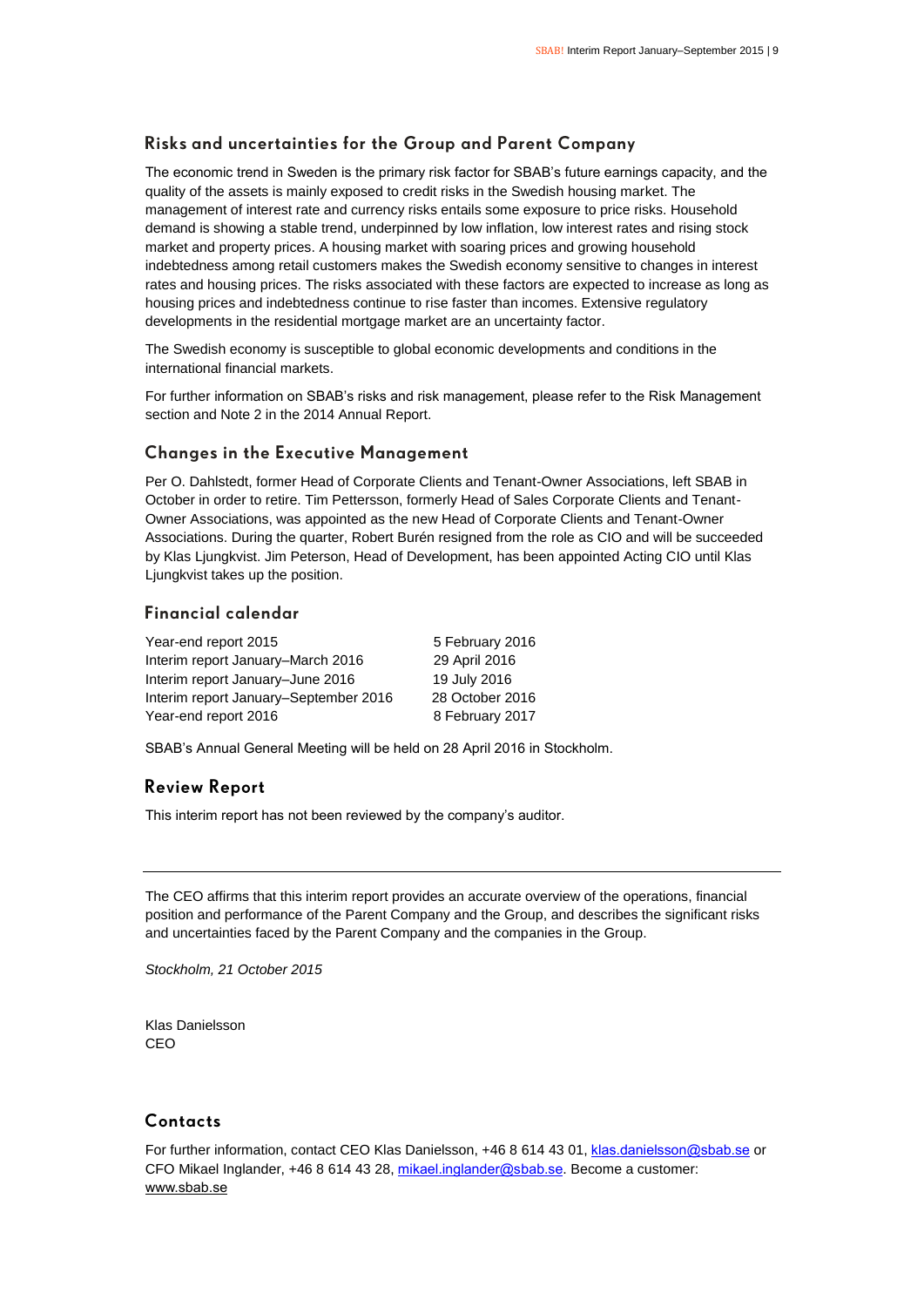### **Income statement**

| Group<br><b>SEK million</b>                                        | 2015<br>Q <sub>3</sub> | 2015<br>Q2 | 2014<br>Q3 | 2015<br>Jan-Sep | 2014<br>Jan-Sep | 2014<br>Jan-Sep |
|--------------------------------------------------------------------|------------------------|------------|------------|-----------------|-----------------|-----------------|
|                                                                    |                        |            |            |                 |                 |                 |
| Interest income                                                    | 1,182                  | 1,314      | 1,791      | 3,962           | 5,657           | 7,261           |
| Interest expense                                                   | $-579$                 | $-677$     | $-1,239$   | $-2,167$        | $-4,095$        | $-5,150$        |
| Net interest income                                                | 603                    | 637        | 552        | 1,795           | 1,562           | 2,111           |
|                                                                    |                        |            |            |                 |                 |                 |
| Commission income                                                  | 10                     | 13         | 17         | 43              | 35              | 47              |
| Commission expense                                                 | $-38$                  | $-41$      | $-44$      | $-122$          | $-125$          | $-157$          |
| Net result from financial instruments meas. at fair value (Note 2) | $-18$                  | $-120$     | 183        | $-23$           | 494             | 620             |
| Other operating income                                             | $\Omega$               |            |            | $\Omega$        |                 |                 |
| <b>Total operating income</b>                                      | 557                    | 489        | 708        | 1,693           | 1,966           | 2,621           |
|                                                                    |                        |            |            |                 |                 |                 |
| Personnel costs                                                    | $-85$                  | $-101$     | $-102$     | $-274$          | $-321$          | $-414$          |
| Other expenses                                                     | $-84$                  | $-95$      | $-110$     | $-278$          | $-311$          | $-434$          |
| Amortisation and depreciation of fixed assets                      | $-7$                   | -8         | $-135$     | $-22$           | $-153$          | $-160$          |
| Total expenses before loan losses                                  | $-176$                 | $-204$     | $-347$     | $-574$          | -785            | $-1,008$        |
| Protit/loss before loan losses                                     | 381                    | 285        | 361        | 1,119           | 1,181           | 1,613           |
|                                                                    |                        |            |            |                 |                 |                 |
| Loan losses, net (Note 3)                                          | $-3$                   | $-23$      | 1          | $-29$           | 22              | 30              |
| Participations in joint ventures                                   |                        |            | -1         |                 | $\Omega$        | 1               |
| <b>Operating profit/loss</b>                                       | 378                    | 262        | 361        | 1,090           | 1,203           | 1,644           |
|                                                                    |                        |            |            |                 |                 |                 |
| Tax                                                                | $-83$                  | $-58$      | $-78$      | $-240$          | $-291$          | $-388$          |
| Profit/loss for the period                                         | 295                    | 204        | 283        | 850             | 912             | 1,256           |

## Statement of comprehensive income

| Group<br><b>SEK million</b>                                                                                                | 2015<br>Q <sub>3</sub> | 2015<br>Q2 | 2014<br>Q3 | 2015<br>Jan-Sep | 2014<br>Jan-Sep | 2014<br>Jan-Sep |
|----------------------------------------------------------------------------------------------------------------------------|------------------------|------------|------------|-----------------|-----------------|-----------------|
| Profit/loss for the period                                                                                                 | 295                    | 204        | 283        | 850             | 912             | 1,256           |
| OTHER COMPREHENSIVE INCOME                                                                                                 |                        |            |            |                 |                 |                 |
| Components that have been or will be reversed against the income<br>statement                                              |                        |            |            |                 |                 |                 |
| Change in reclassified financial assets, before tax                                                                        |                        |            | 29         |                 | 32              | 32              |
| Changes related to financial assets available before sale, before tax                                                      | $-23$                  | -20        |            | $-45$           |                 | $-5$            |
| Changes related to cash flow hedges, before tax<br>Tax attributable to components that will be reversed against the income | 220                    | $-186$     | $-28$      | 145             | $-28$           | 128             |
| statement                                                                                                                  | $-43$                  | 45         | $-2$       | $-22$           | -3              | $-36$           |
| Components that have not or will not be reversed against the income<br>statement                                           |                        |            |            |                 |                 |                 |
| Revaluation effects of defined benefit pension plans, before tax                                                           |                        | 61         | $-68$      |                 | $-68$           | $-71$           |
| Tax attributable to components that will not be reversed against the income                                                |                        |            |            |                 |                 |                 |
| statement                                                                                                                  |                        | $-13$      | 15         | O               | 15              | 16              |
| Other comprehensive income, net after tax                                                                                  | 154                    | $-113$     | $-54$      | 78              | -52             | 64              |
| Total comprehensive income for the period                                                                                  | 449                    | 91         | 229        | 928             | 860             | 1.320           |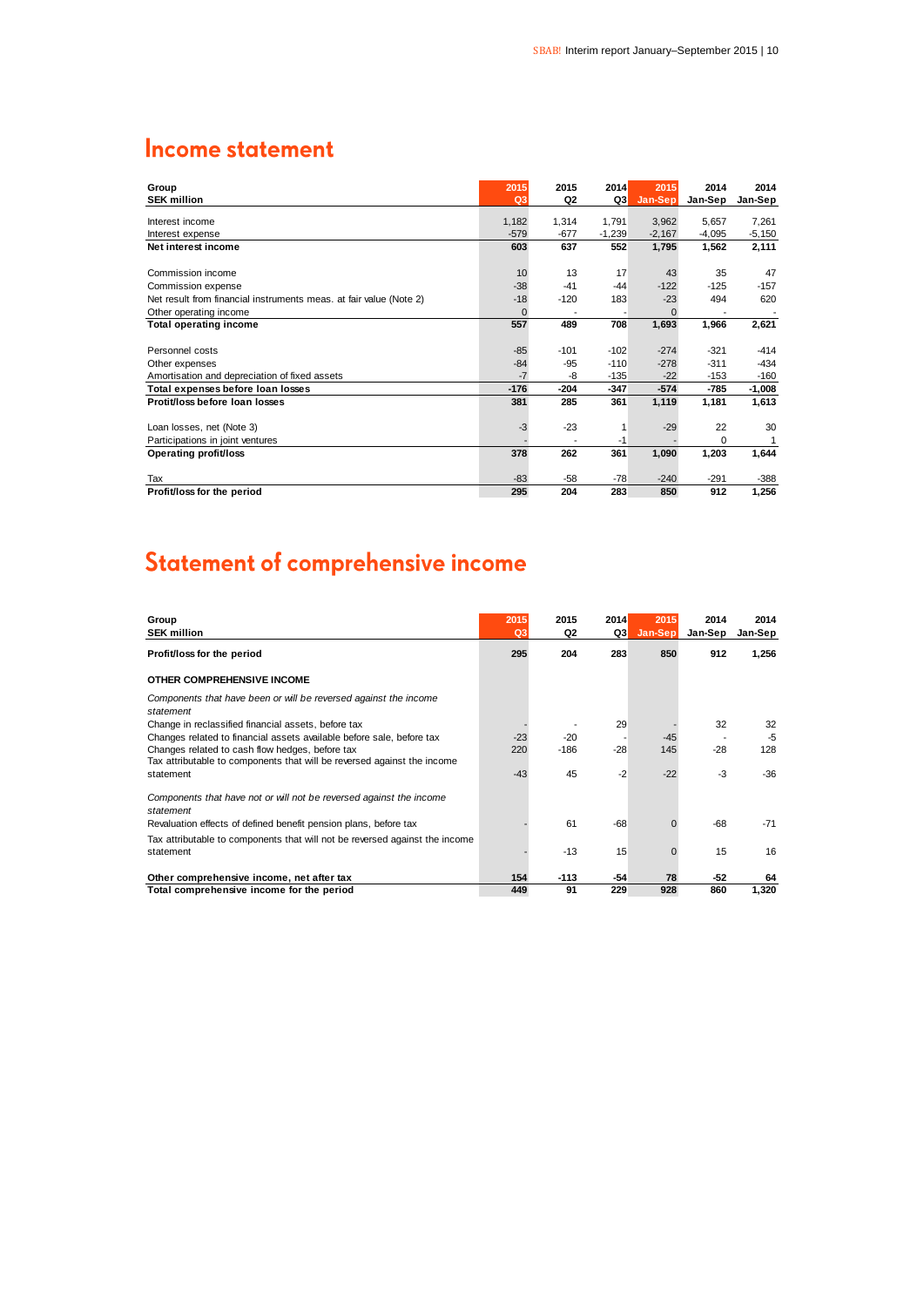### **Balance sheet**

| Group                                                             |               |                 |               |
|-------------------------------------------------------------------|---------------|-----------------|---------------|
| <b>SEK million</b>                                                | 30/09/2015    | 31/12/2014      | 30/09/2014    |
| <b>ASSETS</b>                                                     |               |                 |               |
| Cash and balances at central banks                                | 0             | 0               | 0             |
| Chargeable treasury bills and other eligible bills                | 15,725        | 15,557          | 11,536        |
| Lending to credit institutions                                    | 15,409        | 7,437           | 19,320        |
| Lending to the public (Note 4)                                    | 283,992       | 261,445         | 257,412       |
| Change in value of interest-rate-hedged items in portfolio hedges | 739           | 937             | 894           |
| Bonds and other interest-bearing securities                       | 47,301        | 42,335          | 36,039        |
| Derivative instruments (Note 5)                                   | 8,498         | 9,408           | 8,095         |
| Shares and participations                                         |               | 253             | 242           |
| Shares and participations in joint ventures                       |               |                 | 39            |
| Deferred tax assets                                               | 57            | 104             |               |
| Intangible fixed assets                                           | 53            | 52              | 56            |
| Tangible fixed assets                                             | 20            | 27              | 29            |
| Other assets                                                      | 8,320         | 461             | 9,544         |
| Prepaid expenses and accrued income                               | 791           | 969             | 724           |
| <b>TOTAL ASSETS</b>                                               | 380,905       | 338,985         | 343,930       |
|                                                                   |               |                 |               |
| <b>LIABILITIES AND EQUITY</b>                                     |               |                 |               |
| Liabilities                                                       |               |                 |               |
| Liabilities to credit institutions                                | 17,619        | 7,284           | 19,889        |
| Deposits from the public                                          | 71,486        | 60,610          | 57,254        |
| Debt securities in issue                                          | 264,921       | 243,168         | 237,299       |
| Derivative instruments (Note 5)                                   | 5,373         | 7,263           | 8,436         |
| Other liabilities                                                 | 458           | 424             | 323           |
| Accrued expenses and prepaid income                               | 3,125         | 3,200           | 3,832         |
| Provisions                                                        | 87            | 89              | 546           |
| Subordinated debt                                                 | 6,409         | 5,946           | 5,810         |
| <b>Total liabilities</b>                                          | 369,478       | 327,984         | 333,389       |
|                                                                   |               |                 |               |
| <b>Equity</b>                                                     |               |                 |               |
| Share capital                                                     | 1,958         | 1,958           | 1,958         |
| Other reserves                                                    | 155           | 77              | $-39$         |
| Retained earnings                                                 | 8,464         | 7,710           | 7,710         |
| Profit/loss for the year                                          | 850<br>11,427 | 1,256<br>11,001 | 912<br>10,541 |
| <b>Total equity</b><br><b>TOTAL LIABILITIES AND EQUITY</b>        | 380,905       | 338,985         | 343,930       |
|                                                                   |               |                 |               |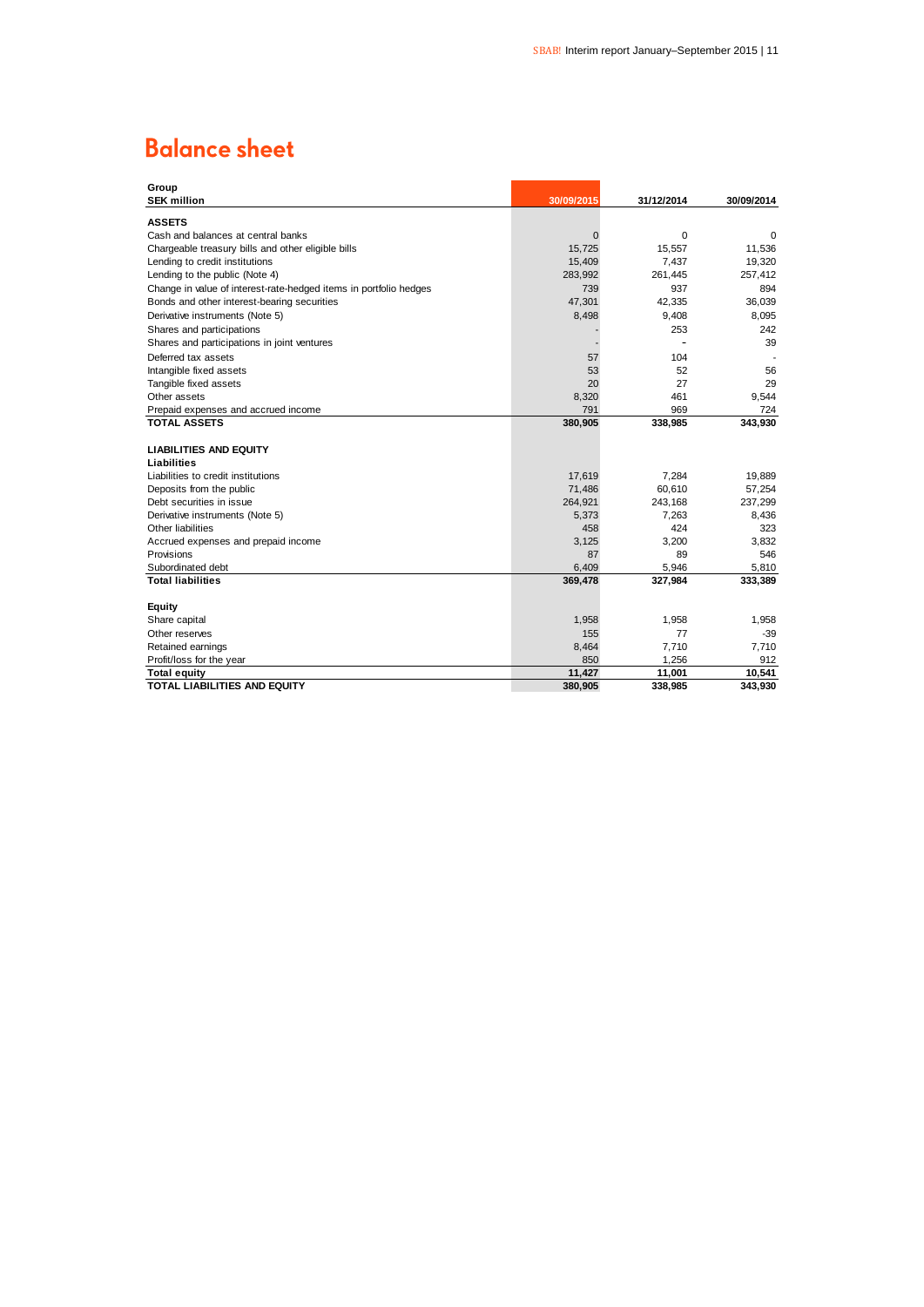### **Statement of changes in equity**

| Group                                     | Share |                        | Retained | P/L for the | Total  |
|-------------------------------------------|-------|------------------------|----------|-------------|--------|
| <b>SEK million</b>                        |       | capital Other reserves | earnings | period      | eauitv |
| Opening balance, 1 January 2015           | 1.958 |                        | 8,966    |             | 11.001 |
| Dividends paid                            |       |                        | $-502$   |             | $-502$ |
| Total comprehensive income for the period |       | 78                     |          | 850         | 928    |
| Closing balance, 30 September 2015        | 1.958 | 155                    | 8.464    | 850         | 11.427 |

In accordance with a resolution by the Annual General Meeting on 22 April 2015, SBAB has paid a dividend to its owner of SEK 502 million (SEK 25,634 per share).

|                                           | Share                  |                        | Retained | P/L for the | Total  |
|-------------------------------------------|------------------------|------------------------|----------|-------------|--------|
|                                           | capital Other reserves |                        | earnings | period      | equity |
| Opening balance, 1 January 2014           | 1.958                  | 13                     | 7.710    |             | 9.681  |
| Total comprehensive income for the year   |                        | 64                     |          | 1.256       | 1,320  |
| Closing balance, 31 December 2014         | 1.958                  | 77                     | 7.710    | 1.256       | 11,001 |
|                                           | Share                  |                        | Retained | P/L for the | Total  |
|                                           |                        | capital Other reserves |          | period      | equity |
| Opening balance, 1 January 2014           | 1.958                  | 13                     | 7.710    |             | 9.681  |
| Total comprehensive income for the period |                        | $-52$                  |          | 912         | 860    |
| Closing balance, 30 September 2014        | 1.958                  | -39                    | 7.710    | 912         | 10.541 |

### **Cash flow statement**

| Group                                                    | 2015    | 2014      | 2014    |
|----------------------------------------------------------|---------|-----------|---------|
| <b>SEK million</b>                                       | Jan-Sep | Jan-Dec   | Jan-Sep |
| Cash and cash equivalents at the beginning of the period | 7,422   | 19.238    | 19.238  |
| Cash flow from operating activities                      | 8,005   | $-11.892$ | 93      |
| Cash flow from investing activities                      | $-16$   | 76        | -36     |
| Cash flow from funding activities                        | -2      |           |         |
| Increase/Decrease in cash and cash equivalents           | 7.987   | $-11.816$ | 57      |
| Cash and cash equivalents at the end of the period       | 15.409  | 7.422     | 19.295  |

Cash and cash equivalents are defined as cash and loans to credit institutions with maturities of less than three months from the acquisition date.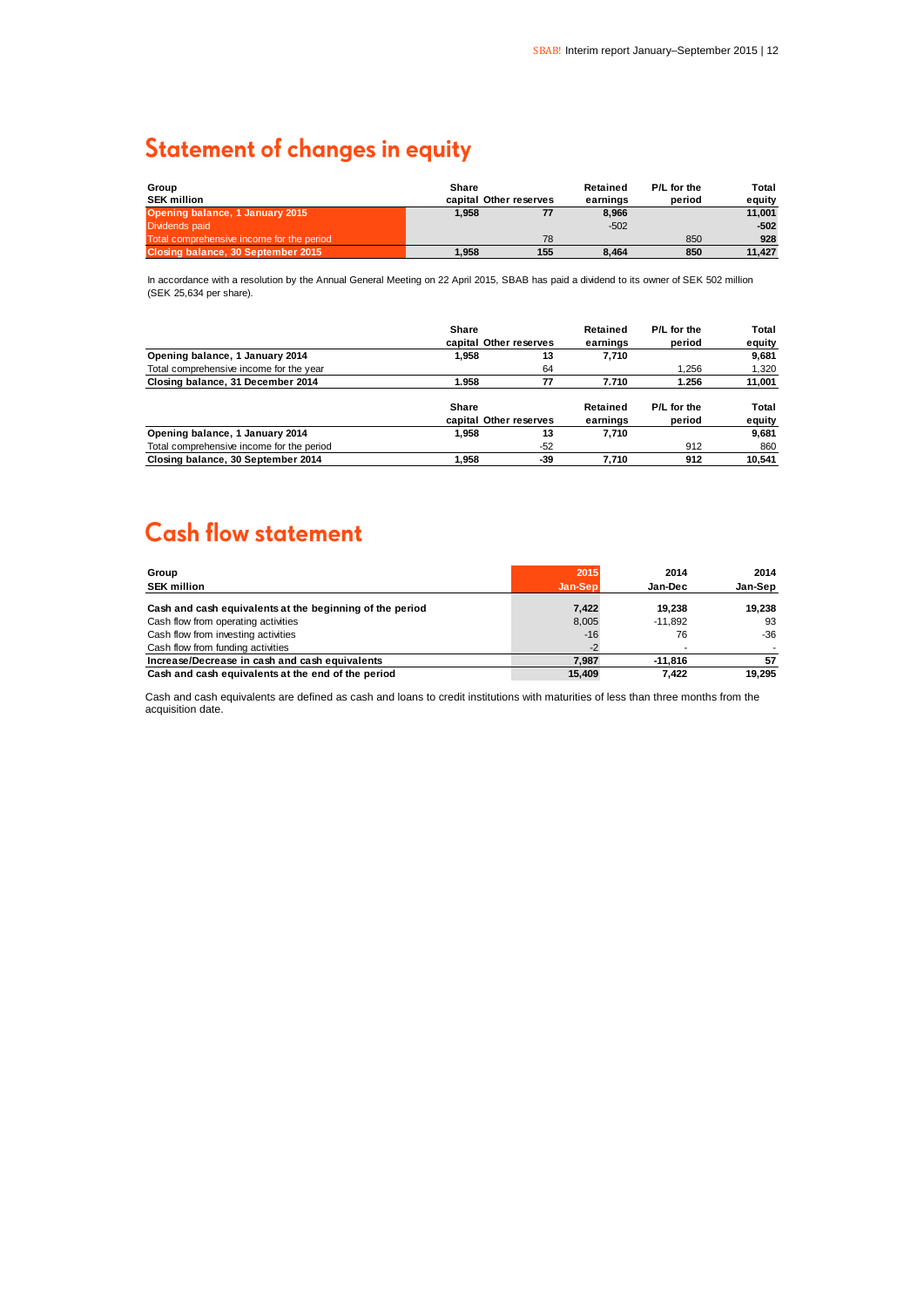### Own funds

Disclosures in accordance with Article 5 of Commission Implementing Regulation (EU) No 1423/2013.

| Disclosures in accordance with Article 5 of Commission Implementing Regulation (EU) No 1423/2013.                                                                                                                                                                  |                  |                                       |                  |                                                                       |
|--------------------------------------------------------------------------------------------------------------------------------------------------------------------------------------------------------------------------------------------------------------------|------------------|---------------------------------------|------------------|-----------------------------------------------------------------------|
|                                                                                                                                                                                                                                                                    |                  |                                       |                  | Amounts<br>subject to pre-<br>regulation or<br>prescribed<br>residual |
| Group, SEK million                                                                                                                                                                                                                                                 |                  | 30 Sept 2015 31 Dec 2014 30 Sept 2014 |                  | amount*                                                               |
| Common Equity Tier 1 capital: instruments and reserves<br>Capital instruments and associated share premium reserves<br>Retained earnings                                                                                                                           | 1,958<br>8,464   | 1,958<br>7,710                        | 1,958<br>7,710   | N/A<br>N/A                                                            |
| Accumulated other comprehensive income (and other reserves, to include<br>unrealised gains and losses according to applicable accounting standards)                                                                                                                | 155              | 76                                    | $-40$            | N/A                                                                   |
| Interim profit/loss after deduction of foreseeable costs and dividends, verified by<br>persons in an independent position                                                                                                                                          | 215              | 754                                   | 548              | N/A                                                                   |
| Common Equity Tier 1 capital before regulatory adjustments                                                                                                                                                                                                         | 10,792           | 10,499                                | 10,176           | N/A                                                                   |
| Common Equity Tier 1 capital: regulatory adjustments<br>Additional value adjustments (negative amount)<br>Intangible assets (net after deduction for associated tax liabilities) (negative                                                                         | -68              | $-70$                                 | $-64$            | N/A                                                                   |
| amount)                                                                                                                                                                                                                                                            | $-44$            | -43                                   | -47              | N/A                                                                   |
| Reserves in fair value related to profit or loss on cash flow hedging                                                                                                                                                                                              | $-214$           | $-100$                                | 22               | N/A                                                                   |
| Negative amounts following the calculation of expected loss amounts<br>Gains or losses on liabilities valued at fair value that result from changes in the own                                                                                                     | -67              | $-84$                                 | -86              | N/A                                                                   |
| credit standing of the institution<br>Total regulatory adjustments to the Common Equity Tier 1 capital                                                                                                                                                             | $-35$<br>-428    | -2<br>-300                            | -7<br>-182       | N/A<br>N/A                                                            |
| <b>Common Equity Tier 1 capital</b>                                                                                                                                                                                                                                | 10,364           | 10,199                                | 9,994            | N/A                                                                   |
| <b>Additional Tier 1 instruments: instruments</b>                                                                                                                                                                                                                  |                  |                                       |                  |                                                                       |
| Capital instruments and associated share premium reserves                                                                                                                                                                                                          | 1,500            |                                       |                  | N/A                                                                   |
| Of which classified as liabilities according to applicable accounting standards                                                                                                                                                                                    | 1,500            |                                       |                  | N/A                                                                   |
| Amount for qualified items referred to in Article 484(4) and associated share                                                                                                                                                                                      |                  |                                       |                  |                                                                       |
| premium reserves included in the phase-out from the additional Tier 1 instruments<br>Additional Tier 1 instruments before regulatory adjustments                                                                                                                   | 994<br>2,494     | 2.395<br>2,395                        | 2,395<br>2,395   | N/A<br>N/A                                                            |
|                                                                                                                                                                                                                                                                    |                  |                                       |                  |                                                                       |
| Additional Tier 1 instruments: Regulatory adjustments                                                                                                                                                                                                              |                  |                                       |                  |                                                                       |
| Total regulatory adjustments of additional Tier 1 instruments                                                                                                                                                                                                      |                  |                                       |                  | N/A                                                                   |
| <b>Additional Tier 1 instruments</b>                                                                                                                                                                                                                               | 2,494            | 2,395                                 | 2,395            | N/A                                                                   |
| Tier 1 capital (Tier 1 capital = Common Equity Tier 1 capital + additional<br>Tier 1 instruments)                                                                                                                                                                  | 12,858           | 12,594                                | 12,389           | N/A                                                                   |
|                                                                                                                                                                                                                                                                    |                  |                                       |                  |                                                                       |
| Tier 2 capital: instruments and allocations<br>Capital instruments and associated share premium reserves                                                                                                                                                           | 3,000            | 2,599                                 | 2,599            | N/A                                                                   |
| Amount for qualified items referred to in Article 484(5) and associated share                                                                                                                                                                                      |                  |                                       |                  |                                                                       |
| premium reserves that are phased out from Tier 2 capital                                                                                                                                                                                                           |                  | 114                                   | 148              | N/A                                                                   |
| Tier 2 capital before regulatory adjustments                                                                                                                                                                                                                       | 3,000            | 2,713                                 | 2,747            | N/A                                                                   |
| Tier 2 capital: regulatory adjustments                                                                                                                                                                                                                             |                  |                                       |                  |                                                                       |
| Total regulatory adjustments of Tier 2 capital                                                                                                                                                                                                                     |                  |                                       |                  |                                                                       |
| Tier 2 capital                                                                                                                                                                                                                                                     | 3,000            | 2,713                                 | 2,747            | N/A                                                                   |
| Total capital (total capital = Tier 1 capital + Tier 2 capital)<br>Total risk-weighted assets                                                                                                                                                                      | 15,858<br>40,429 | 15,307<br>34.247                      | 15,136<br>38,358 | N/A<br>N/A                                                            |
|                                                                                                                                                                                                                                                                    |                  |                                       |                  |                                                                       |
| Capital ratios and buffers<br>Common Equity Tier 1 (as a percentage of total risk exposure amount)                                                                                                                                                                 | 25.6%            | 29.8%                                 | 26.1%            | N/A                                                                   |
| Tier 1 (as a percentage of total risk exposure amount                                                                                                                                                                                                              | 31.8%            | 36.8%                                 | 32.3%            | N/A                                                                   |
| Total capital (as a percentage of total risk exposure amount                                                                                                                                                                                                       | 39.2%            | 44.7%                                 | 39.5%            | N/A                                                                   |
| Institution specific buffer requirement (CET1 requirement in accordance with article<br>92 (1) (a) plus capital conservation and countercyclical buffer requirements plus a<br>systemic risk buffer, plus systemically important institution buffer expressed as a |                  |                                       |                  |                                                                       |
| percentage of total risk exposure amount)                                                                                                                                                                                                                          | 8.0%             | 7.0%                                  | 7.0%             | N/A                                                                   |
| of which: capital conservation buffer requirement                                                                                                                                                                                                                  | 2.5%             | 2.5%                                  | 2.5%             | N/A                                                                   |
| of which: countercyclical buffer requirement                                                                                                                                                                                                                       | 1.0%             |                                       |                  | N/A                                                                   |
| of which: systemic risk buffer requirement<br>of which: Global Systemically Important Institution (G-SII) or Other Systemically                                                                                                                                    |                  |                                       |                  | N/A                                                                   |
| Important Institution (O-SII) buffer<br>Common Equity Tier 1 available to meet buffers (as a percentage of risk exposure                                                                                                                                           |                  |                                       |                  | N/A                                                                   |
| amount)                                                                                                                                                                                                                                                            | 21.1%            | 25.3%                                 | 21.6%            | N/A                                                                   |
| Capital instruments subject to phase-out arrangements (only applicable<br>between 1 Jan 2014 and 1 Jan 2022)                                                                                                                                                       |                  |                                       |                  |                                                                       |
| Current cap on AT1 instruments subject to phase-out arrangements<br>Amount excluded f rom AT1 due to cap (excess over cap af ter                                                                                                                                   | 2,096            | 2,395                                 | 2,395            | N/A                                                                   |
| redemptions and maturities)<br>Current cap on T2 instruments subject to phase-out arrangements                                                                                                                                                                     | 910              | 599<br>1,040                          | 599<br>1,040     | N/A<br>N/A                                                            |

\* Amounts subject to pre-regulation (EU) No 575/2013 treatment of prescribed residual amount of regulation (EU) 575/2013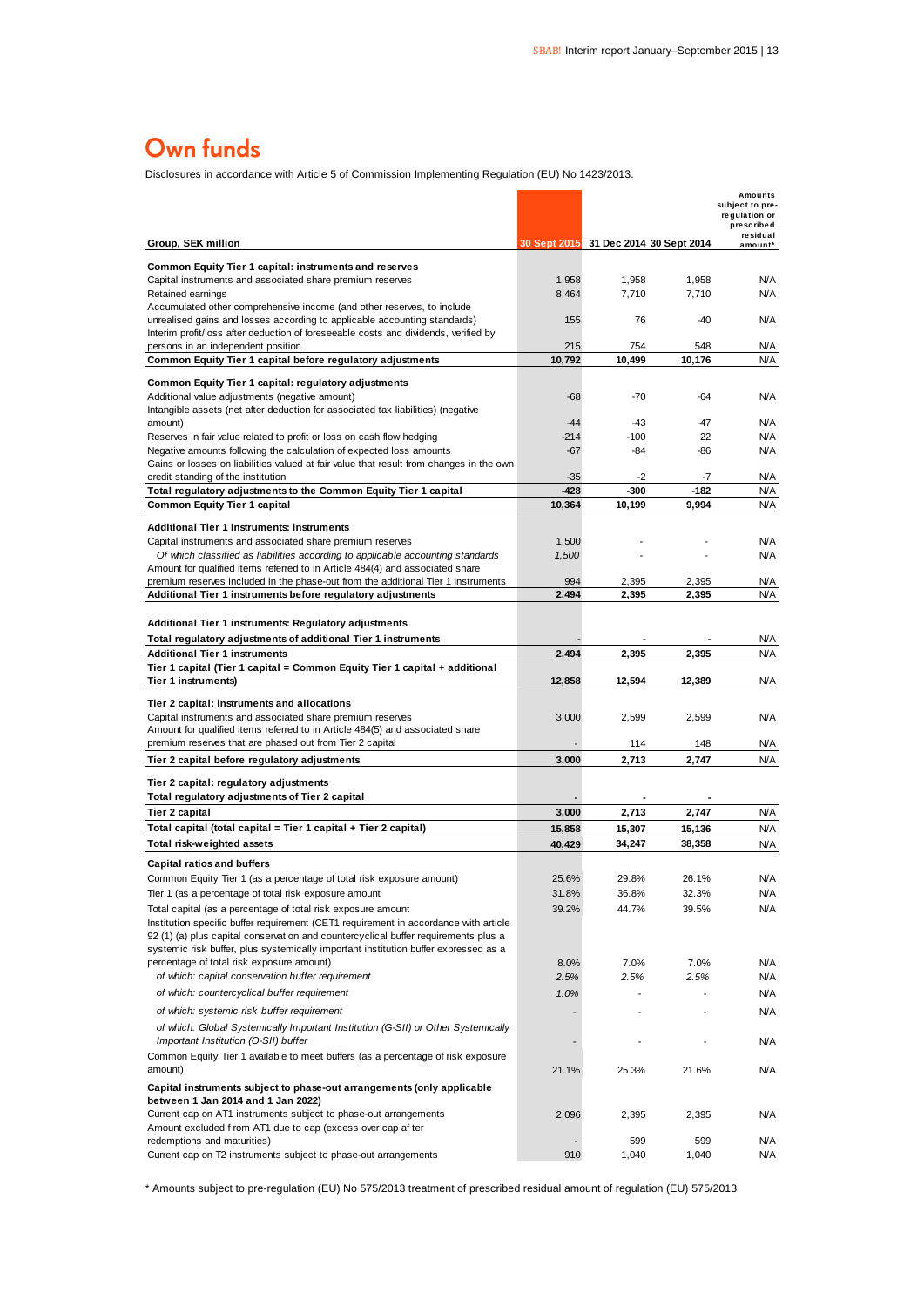### **Capital requirements**

| Group                                                             | 30 Sept 2015   |             |                | 31 Dec 2014 | 30 Sept 2014 |             |
|-------------------------------------------------------------------|----------------|-------------|----------------|-------------|--------------|-------------|
|                                                                   | <b>Capital</b> | <b>Risk</b> | Capital        | <b>Risk</b> | Capital      | <b>Risk</b> |
|                                                                   | require-       | exposure    | require-       | exposure    | require-     | exposure    |
| <b>SEK million</b>                                                | ment           | amount      | ment           | amount      | ment         | amount      |
| Credit risk recognised in accordance with IRB approach            |                |             |                |             |              |             |
| Exposures to corporates                                           | 795            | 9,942       | 558            | 6,975       | 575          | 7,191       |
| Retail exposures                                                  | 1,092          | 13,655      | 1,028          | 12,851      | 1,043        | 13,040      |
| - of which exposures to SME                                       | 127            | 1,590       | 139            | 1.737       | 135          | 1,693       |
| - of which retail exposures secured by immovable property         | 965            | 12,065      | 889            | 11,114      | 908          | 11,347      |
| Total exposures in accordance with IRB approach                   | 1,887          | 23,597      | 1,586          | 19,826      | 1,618        | 20,231      |
| Credit risk reported in accordance with standardised              |                |             |                |             |              |             |
| approach                                                          |                |             |                |             |              |             |
| Exposures to governments and central banks                        | $\pmb{0}$      | $\mathbf 0$ | 0              | 0           | 0            | 0           |
| Exposures to regional governments or local authorities            | $\mathbf 0$    | $\Omega$    | $\mathbf 0$    | $\Omega$    | 0            | 0           |
| Exposures to institutions*                                        | 181            | 2,258       | 111            | 1,388       | 124          | 1,550       |
| - of which, derivatives according to CRR, Appendix 2              | 164            | 2,045       | 103            | 1,291       | 122          | 1,531       |
| - of which, repos                                                 | 16             | 206         | $\overline{7}$ | 85          | 1            | 7           |
| Exposures to corporates                                           | $\mathbf{1}$   | 15          | 146            | 1,829       | 143          | 1,791       |
| Retail exposures                                                  | 177            | 2,219       | 143            | 1,783       | 132          | 1,644       |
| Exposures in default                                              | $\mathbf{1}$   | 8           | 1              | 10          | 1            | 10          |
| Exposures in the form of covered bonds                            | 139            | 1,742       | 59             | 744         | 223          | 2,788       |
| Exposures to institutions and corporates with a short-term credit |                |             |                |             |              |             |
| assessment                                                        | 154            | 1,929       | $\overline{7}$ | 86          | 154          | 1,925       |
| Exposures to CIU:s                                                |                |             | 20             | 253         | 19           | 242         |
| Other items                                                       | 73             | 908         | 86             | 1,070       | 82           | 1,021       |
| Total exposures in accordance with standardised approach          | 726            | 9,079       | 573            | 7,163       | 878          | 10,971      |
| <b>Market risk</b>                                                | 250            | 3,119       | 337            | 4,210       | 336          | 4,195       |
| - of which, position risk                                         | 199            | 2,485       | 279            | 3,491       | 288          | 3,592       |
| - of which, currency risk                                         | 51             | 634         | 58             | 719         | 48           | 603         |
| <b>Operational risk</b>                                           | 239            | 2,989       | 164            | 2,047       | 164          | 2,048       |
| Credit valuation adjustment risk                                  | 132            | 1,645       | 80             | 1,001       | 73           | 913         |
| Total capital requirements and risk exposure amount               | 3,234          | 40,429      | 2,740          | 34,247      | 3,069        | 38,358      |
| Capital requirements for capital conservation buffer              | 1,011          |             | 856            |             | 959          |             |
| Capital requirements for countercyclical buffer                   | 401            |             |                |             |              |             |
| <b>Total capital requirements</b>                                 | 4,646          |             | 3,596          |             | 4,028        |             |

*\*The risk-weighted exposure amount for counterparty risk according to CRR, Article 92, item 3(f), amounts to SEK 2,251 million (1,376).*

### **Capital adequacy**

| Group                                |              |             |              |
|--------------------------------------|--------------|-------------|--------------|
| <b>SEK million</b>                   | 30 Sept 2015 | 31 Dec 2014 | 30 Sept 2014 |
| Common Equity Tier 1 capital         | 10,364       | 10,199      | 9,994        |
| Tier 1 capital                       | 12,858       | 12,594      | 12,389       |
| Total own funds                      | 15,858       | 15,307      | 15,136       |
| <b>Without transition rules</b>      |              |             |              |
| Risk exposure amount                 | 40,429       | 34,247      | 38,358       |
| Common Equity Tier 1 capital ratio   | 25.6%        | 29.8%       | 26.1%        |
| Excess* Common Equity Tier 1 capital | 8,545        | 8,658       | 8,268        |
| Tier 1 capital ratio                 | 31.8%        | 36.8%       | 32.3%        |
| Excess* Tier 1 capital               | 10,433       | 10,539      | 10,087       |
| Total capital ratio                  | 39.2%        | 44.7%       | 39.5%        |
| Excess* total capital                | 12,624       | 12,567      | 12,069       |
| With transition rules                |              |             |              |
| Own funds                            | 15,925       | 15,392      | 15,223       |
| Risk exposure amount                 | 160,953      | 142,975     | 143,267      |
| Total capital ratio                  | 9.9%         | 10.8%       | 10.6%        |

\* Surplus of capital has been calculated based on the minimum capital requirements (without buffer requirements)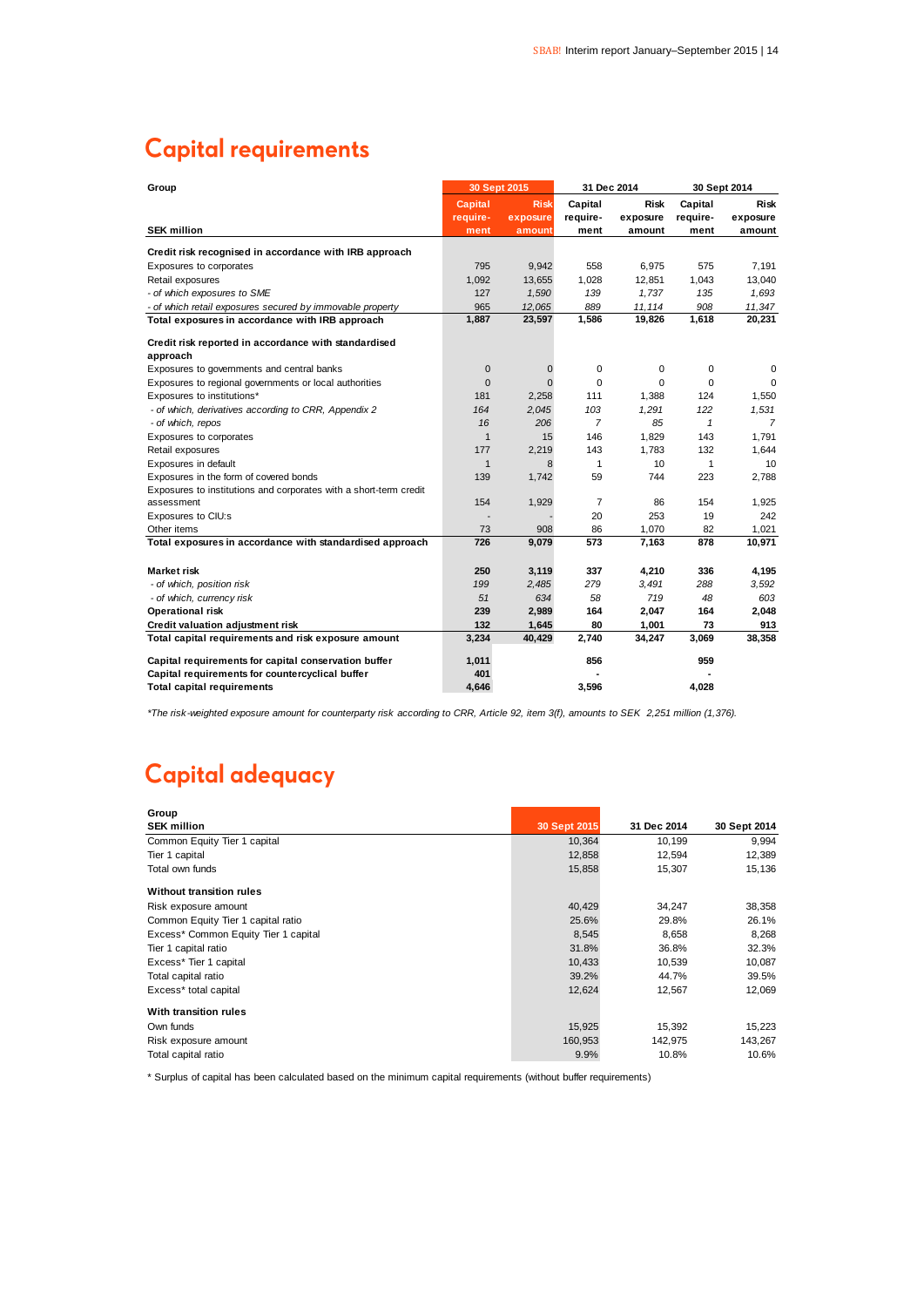### Internally assessed capital requirements

The internal capital adequacy assessment is to ensure that SBAB has sufficient capital to deal with any financial problems that arise. The internally assessed capital requirement amounted to SEK 12,524 million (10,817) for the Group. SBAB quantifies the capital requirement for its risks using a model for economic capital within the scope of the internal capital adequacy assessment process ("ICAAP"). Economic capital is defined as the amount of capital needed to ensure solvency over a one-year period, given a predetermined level of confidence. In SBAB's case, the level of confidence is 99.97%, which corresponds to SBAB's long-term AA– target rating (according to Standard & Poor's ratings scale). The internal capital requirement is defined as the higher of economic capital and the regulatory requirements for each type of risk. The table below reflects the internal capital requirement for the consolidated situation, with and without consideration for the Swedish Financial Supervisory Authority's supervisory practices with regard to the risk weight floor for Swedish residential mortgages.

|                     |                             |          | <b>Excl. Risk</b><br>weight floor                | Incl. Risk<br>weight floor                       |
|---------------------|-----------------------------|----------|--------------------------------------------------|--------------------------------------------------|
|                     |                             | Pillar 1 | Internally<br>assessed<br>capital<br>requirement | Internally<br>assessed<br>capital<br>requirement |
|                     | Credit risk                 | 2,746    | 2,746                                            | 2,746                                            |
| Pillar <sub>1</sub> | Market risk                 | 250      | 250                                              | 250                                              |
|                     | Operational risk            | 239      | 239                                              | 239                                              |
|                     | Credit risk <sup>*</sup>    |          | 1,066                                            | $\mathbf 0$                                      |
|                     | Market risk                 |          | 217                                              | 217                                              |
|                     | Operational risk            |          | 86                                               | 86                                               |
| Pillar <sub>2</sub> | Risk weight floor           |          |                                                  | 6,095                                            |
|                     | Concentration risk          |          | 552                                              | 552                                              |
|                     | Sovereign risk              |          | 75                                               | 75                                               |
|                     | Income volatility           |          | 852                                              | 852                                              |
|                     | Capital conservation buffer | 1,011    | 1,011                                            | 1,011                                            |
| <b>Buffers</b>      | Capital planning buffer"    |          | 484                                              | $\mathbf 0$                                      |
|                     | Countercyclical buffer      | 401      | 401                                              | 401                                              |
| Total               |                             | 4,646    | 7,979                                            | 12,524                                           |

\* In internal capital requirement without consideration for the risk weight floor, additional credit risks in Pillar 2 consists of SBAB's estimated capital requirement in economic capital. As the additional capital requirement for the risk weight floor is larger that the additional capital requirement according to economic capital, only the risk weight floor is included in internal capital requirement with consideration for the risk weight floor.

\*\* The higher of the stress test buffer and capital planning buffer are included in internal capital requirements. With consideration for the risk weight floor, the stress test buffer is calculated without consideration for risk migration in the residential mortgage portfolios, so the required buffer is smaller.

### Liquidity coverage ratio

The Liquidity Coverage Ratio calculates the degree to which a bank's assets cover its net cash flow for the coming 30 days in a stress scenario. Net cash flows comprise contractual in- and outflows and the theoretical flows based on historical data, for example, withdrawals of the bank's deposits. The weightings of the theoretical flows are fixed and are determined by supervisory authorities.

| <b>SEK Million</b>                       | <b>Total</b>     | <b>EUR</b>      | <b>USD</b>     |
|------------------------------------------|------------------|-----------------|----------------|
| Liquidity Coverage Ratio %               | 543%             | 948%            | 204%           |
| Liquid assets<br>Assets with 100% weight | 51,327<br>20,685 | 13,385<br>8,987 | 3,810<br>2,575 |
| Assets with 85% weight                   | 30,642           | 4,398           | 1,235          |
| <b>Cash Outflows</b>                     | 25,404           | 5,646           | 1,871          |
| <b>Retail Deposits</b>                   | 4,004            | 0               | $\mathbf 0$    |
| Market Funding                           | 15,439           | 0               | 1,674          |
| Other cash outflows                      | 5,962            | 5,646           | 197            |
| Cash Inflows                             | 19,537           | 7,052           | 5              |
| Inflow from retail lending               | 5,940            | 0               | $\mathbf 0$    |
| Other cash inflows                       | 13,597           | 7052            | 5              |

Liquidity Coverage Ratio = liquid assets/(cash outflow-cash inflow). The Liquidity Coverage Ratio is recognised according to the definitions and weights in FFFS 2012:6. The calculation takes into consideration that assets with 85% weight must not constitute more than 40% of the reserve, and that inflows must not exceed 75% of the outflow in each column.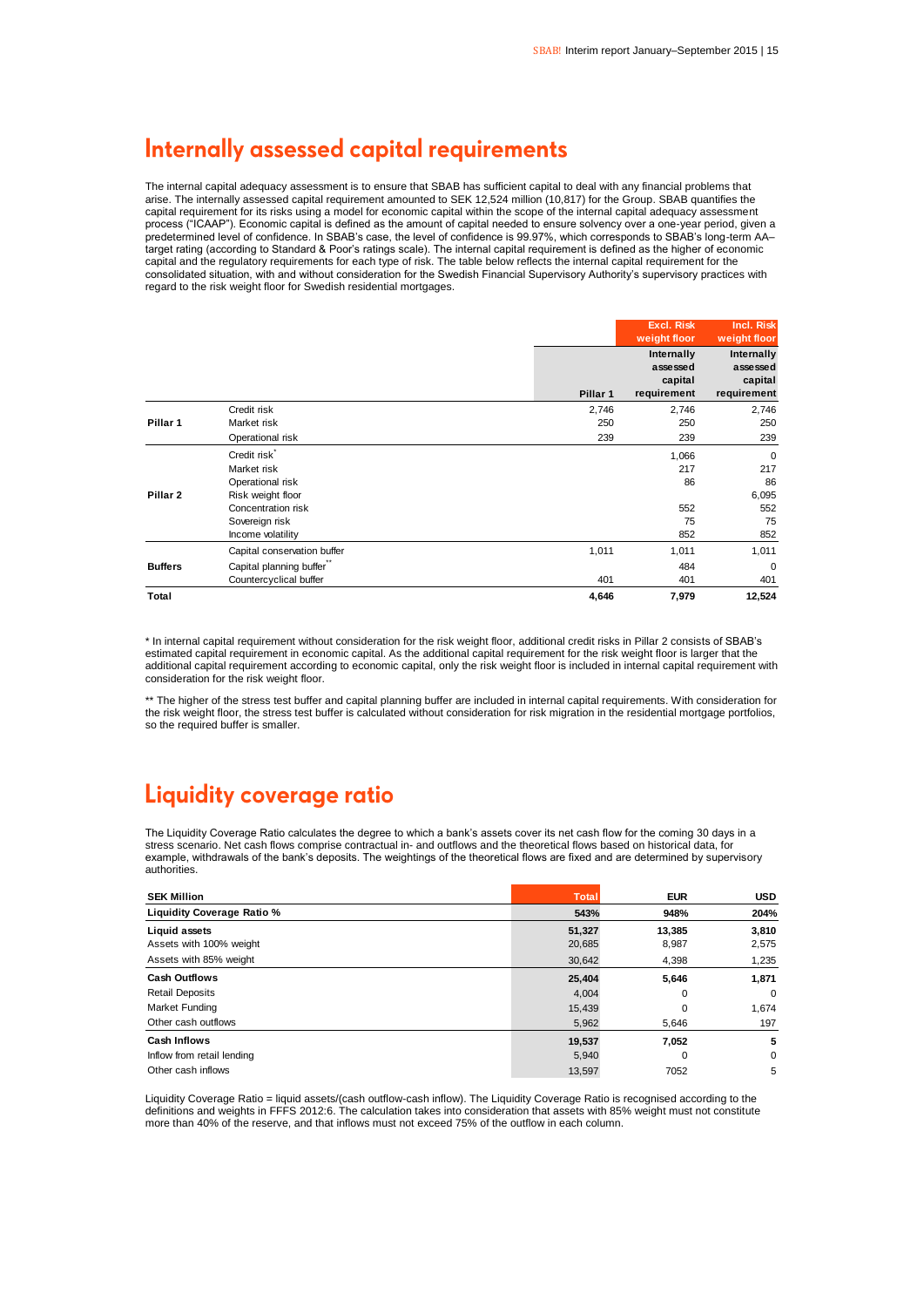### **Notes**

#### **Note 1 Accounting policies**

The SBAB Group applies the International Financial Reporting Standards (IFRS) as adopted by the EU. In addition to these accounting standards, the Swedish Financial Supervisory Authority's regulations and general guidelines on annual accounts for credit institutions and securities companies (FFFS 2008:25), the Annual Accounts Act for Credit Institutions and Securities Companies and the Swedish Financial Reporting Board's recommendation RFR 1 Supplementary Accounting Rules for Groups have been taken into consideration. The Group's interim report fulfils the requirements stipulated under IAS 34, Interim Financial Reporting.

For the Parent Company, statutory IFRS is applied, which means that the interim report has been prepared in compliance with IFRS subject to the additions and exceptions that ensue from the Swedish Financial Reporting Board's recommendation RFR 2 Accounting for Legal Entities, the Swedish Financial Supervisory Authority's regulations and general guidelines on the annual accounts of credit institutions and securities companies (FFFS 2008:25) and the Annual Accounts Act for Credit Institutions and Securities Companies.

The accounting policies and calculation methods are unchanged compared with the 2014 Annual Report.

According to SBAB's preliminary assessment, new or changed international accounting standards that have been published but not yet applied will have a limited effect on the financial reports. As regards to IFRS 9, the application of which will become mandatory from 1 January 2018, there is an ongoing preliminary study intended to identify how the new rules will affect SBAB.

#### **Note 2 Net income/expense from financial instruments measured at fair value**

| Group<br><b>SEK million</b>                                              | 2015<br>Q3 | 2015<br>Q2 | 2014<br>Q3 | 2015<br>Jan-Sep | 2014<br>Jan-Sep | 2014<br><b>Jan-Dec</b> |
|--------------------------------------------------------------------------|------------|------------|------------|-----------------|-----------------|------------------------|
| Gains/losses on interest-bearing financial instruments                   |            |            |            |                 |                 |                        |
| - Securities measured at fair value through the income statement         | 8          | $-415$     | 273        | $-262$          | 1.196           | 1.401                  |
| - Change in value of hedged items in hedge accounting                    | -4         | 937        | $-141$     | 795             | $-1.148$        | $-1,581$               |
| - Realised expense from financial liabilities                            | $-44$      | $-29$      | $-40$      | $-104$          | $-64$           | $-122$                 |
| - Derivative instruments                                                 | $-9$       | $-644$     | 69         | $-542$          | 426             | 807                    |
| - Loan receivables                                                       | 30         | 31         | 22         | 83              | 62              | 89                     |
| Currency translation effects                                             |            | 0          | $-4$       | 8               | -3              | $-2$                   |
| Gains/losses on shares and participations measured at fair value through |            |            |            |                 |                 |                        |
| the income statement                                                     |            |            | 4          | -1              | 25              | 28                     |
| Total                                                                    | $-18$      | $-120$     | 183        | $-23$           | 494             | 620                    |

#### **Fair value recognition**

The currency and interest rate risk inherent in funding conducted in foreign currency is generally hedged throughout the maturity of the funding through currency interest rate derivatives, known as basis swaps. According to IFRS, all derivative instruments are to be recognised at fair value (market value). Major variations in the actual market value between reporting periods could result in significant changes in the carrying amount and thus also in capital adequacy. However, changes in the form of losses/gains remain unrealised as long as the basis swap is not closed prematurely. In cases where the derivative is held to maturity, earnings are not affected by the accumulated changes since the market value of each derivative contract starts and ends at zero. Most of SBAB's basis swaps are held to maturity.

An accounting effect also arises in SBAB's securities holding, since the accounting policies that SBAB applies entail that part of the securities assets are measured at fair value (market value), while a large portion of SBAB's liabilities are measured at amortised cost. Also in the case of securities assets, the market value will be recovered during the remaining maturity if the asset is held to maturity. Most of SBAB's securities are held to maturity.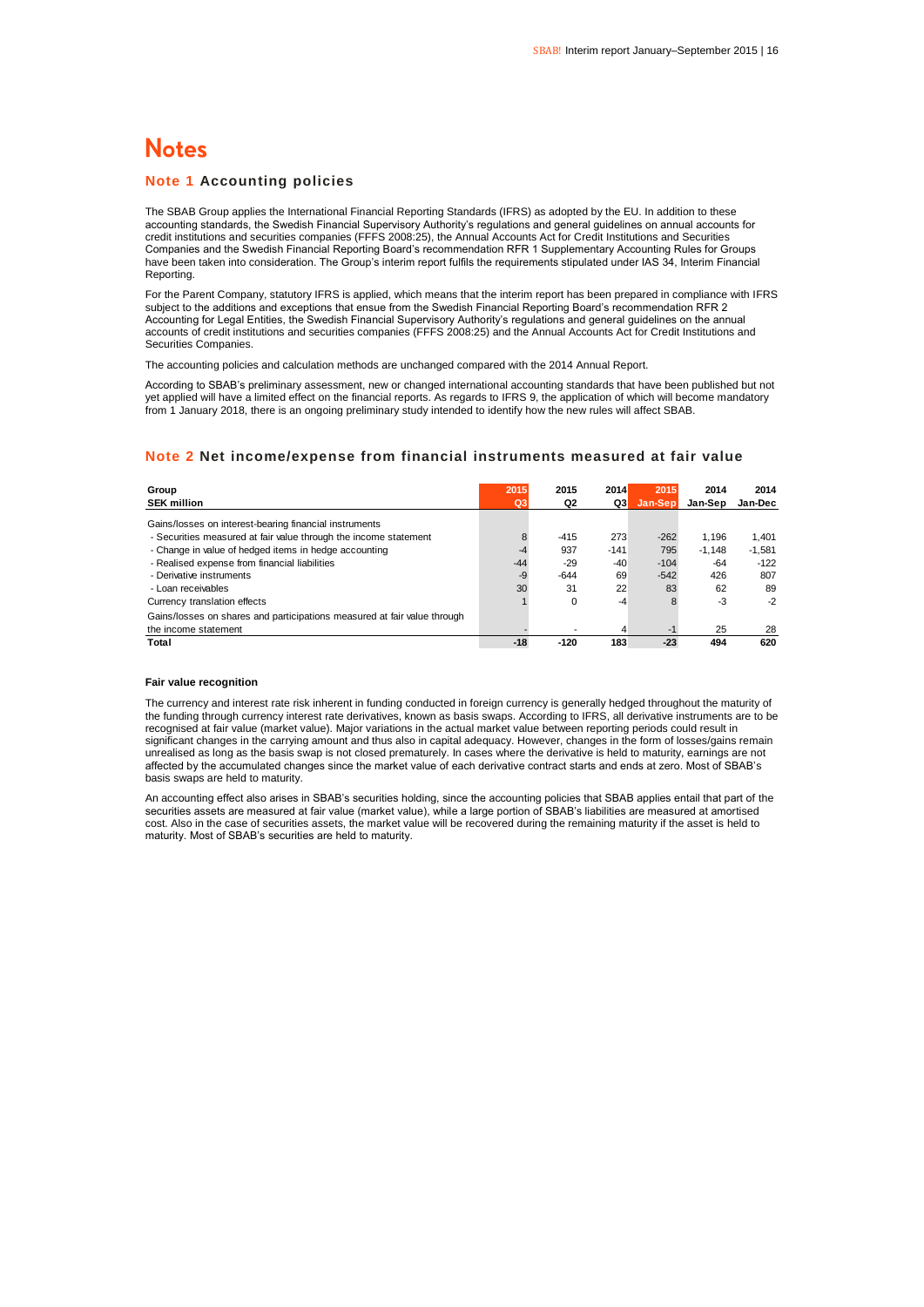#### **Note 3 Loan losses, net**

| Group                                                                         | 2015           | 2015           | 2014        | 2015           | 2014           | 2014            |
|-------------------------------------------------------------------------------|----------------|----------------|-------------|----------------|----------------|-----------------|
| <b>SEK million</b>                                                            | Q3             | Q <sub>2</sub> | Q3          | Jan-Sep        | Jan-Sep        | Jan-Dec         |
| <b>CORPORATE MARKET</b><br>INDIVIDUAL PROVISION FOR CORPORATE MARKET LOANS    |                |                |             |                |                |                 |
|                                                                               |                |                |             | $-1$           |                | -0              |
| Write-off of confirmed loan losses for the period                             |                |                | -0          |                | -0             |                 |
| Reversal of prior year provisions for probable loan losses recognised as      |                |                |             |                |                |                 |
| confirmed loan losses in the financial statements for the period              |                |                |             |                |                |                 |
| Provision for probable loan losses for the period                             | -0             | $-22$          | -0          | $-22$          | -0             | -0              |
| Recoveries in respect of confirmed loan losses in prior years                 |                |                | $\Omega$    |                | $\Omega$       | $\Omega$        |
| Reversal of prior year provisions for probable loan losses no longer required | 0              | $\Omega$       | $\mathbf 0$ | $\Omega$       | 7              | $\overline{7}$  |
| Guarantees                                                                    |                |                |             |                |                |                 |
| Net income/cost for the period for individual provisions for corporate        | $\bf{0}$       | $-22$          | 0           | $-23$          | $\overline{7}$ | 7               |
| market loans                                                                  |                |                |             |                |                |                 |
| <b>COLLECTIVE PROVISION FOR CORPORATE MARKET LOANS</b>                        |                |                |             |                |                |                 |
| Allocations to/redemption of collective provisions                            | $-0$           | $-1$           | 1           | $\overline{2}$ | 8              | 8               |
| Guarantees                                                                    | $-0$           | -1             | -1          | $-2$           | $-2$           | 0               |
| Net income/cost for the period for collective provisions for corporate        | -0             | $-2$           | $\Omega$    | $\mathbf{0}$   | 6              | 8               |
| market loans                                                                  |                |                |             |                |                |                 |
| <b>RETAIL MARKET</b>                                                          |                |                |             |                |                |                 |
| INDIVIDUAL PROVISION FOR RETAIL MARKET LOANS                                  |                |                |             |                |                |                 |
| Write-off of confirmed loan losses for the period                             | -1             | -1             | $-2$        | $-2$           | $-5$           | $-7$            |
| Reversal of prior year provisions for probable loan losses recognised as      |                |                |             |                |                |                 |
| confirmed loan losses in the financial statements for the period              |                |                | 1           |                | 5              | 5               |
| Provision for probable loan losses for the period                             | $-1$           | 1              | 1           | -4             | $-3$           | -4              |
| Reversal of prior year provisions for probable loan losses no longer required | $\overline{0}$ | $\Omega$       | 1           | 0              |                | $\overline{4}$  |
| Guarantees                                                                    |                |                |             |                |                |                 |
| Net income/cost for the period for individual provisions for retail           | $-2$           | 0              | 1           | -6             | $-2$           | $-2$            |
| market loans                                                                  |                |                |             |                |                |                 |
| <b>COLLECTIVE PROVISION FOR RETAIL MARKET LOANS</b>                           |                |                |             |                |                |                 |
| Write-off of confirmed loan losses for the period                             | $-3$           | -2             | -4          | -8             | $-17$          | $-22$           |
| Recoveries in respect of confirmed loan losses in prior years                 |                | 1              | $\Omega$    | $\overline{2}$ | 12             | 12              |
| Allocation to/redemption of collective provisions                             | 4              | 4              | 4           | 16             | 21             | 31              |
| Guarantees                                                                    | $-3$           | $-2$           | -0          | $-10$          | $-5$           | $-4$            |
| Net income/cost for the period for collective provisions for retail           | $-1$           | 1              | 0           | $\bf{0}$       | 11             | $\overline{17}$ |
| market loans                                                                  |                |                |             |                |                |                 |
| NET INCOME/COST FOR THE PERIOD FOR LOAN LOSSES                                | $-3$           | $-23$          | 1           | $-29$          | 22             | 30              |

Both write-offs of confirmed loan losses and reversals of write-offs for the period in accordance with the specification above pertain to receivables from the public.

### **Note 4 Lending to the public**

| Group                                     | 30/09/2015<br>31/12/2014 |                  |         |                          | 30/09/2014 |                          |  |
|-------------------------------------------|--------------------------|------------------|---------|--------------------------|------------|--------------------------|--|
| <b>SEK million</b>                        | Lendina                  | <b>Provision</b> | Lendina | Provision                | Lendina    | Provision                |  |
| Single-family dwellings and holiday homes | 112.485                  | $-109$           | 107.425 | $-124$                   | 105.520    | $-133$                   |  |
| Tenant-owner rights                       | 89,289                   | $-73$            | 74.307  | -70                      | 71.804     | -73                      |  |
| Tenant-owner associations                 | 51,961                   | $-36$            | 52.704  | $-15$                    | 53.018     | $-14$                    |  |
| Private multi-family dwellings            | 23.909                   | $-23$            | 21.232  | $-25$                    | 21.126     | $-25$                    |  |
| Municipal multi-familiy dwellings         | 480                      |                  | 606     |                          | 672        | $\overline{\phantom{a}}$ |  |
| Commercial properties                     | 4.097                    |                  | 3.693   | $\overline{\phantom{a}}$ | 3.934      |                          |  |
| Other                                     | 2.021                    | $-9$             | 1.720   | -8                       | 1.590      | $-7$                     |  |
| Provision for probable loan losses        | $-250$                   |                  | $-242$  |                          | $-252$     |                          |  |
| Total                                     | 283,992                  | $-250$           | 261,445 | $-242$                   | 257.412    | $-252$                   |  |

| Doubtful and non-performing loan receivables                                  | 30/09/2015 | 31/12/2014 | 30/09/2014 |  |
|-------------------------------------------------------------------------------|------------|------------|------------|--|
| a) Doubtful Ioan receivables                                                  |            | 48         | 49         |  |
| b) Non-performing loan receivables* included in doubtful loan receivables     |            |            | 4          |  |
| c) Non-performing loan receivables* not included in doubtful loan receivables | 187        | 322        | 317        |  |
| d) Individual provisions for loan receivables                                 | 62         | 36         | 37         |  |
| e) Collective provisions for corporate market loans                           | 16         | 19         | 18         |  |
| f) Collective provisions for retail market loans                              | 172        | 187        | 197        |  |
| g) Total provisions $(d+e+f)$                                                 | 250        | 242        | 252        |  |
| h) Doubtful loan receivables after individual provisions (a-d)                | 15         | 12         | 12         |  |
| i) Provision ratio for individual provisions (d/a)                            | 81%        | 75%        | 76%        |  |
| * Where payment notices (one or more) are more than 60 days past due.         |            |            |            |  |

In certain partnerships on the lending side, it is possible for the partner to acquire brokered loans.

| Loan portfolio                               |            |            |            |
|----------------------------------------------|------------|------------|------------|
| <b>SEK million</b>                           | 30/09/2015 | 31/12/2014 | 30/09/2014 |
| Retail lending                               | 203.604    | 183.250    | 178,702    |
| - new lending                                | 46.790     | 40.457     | 27,334     |
| Corporate lending (incl. tenant-owner assn.) | 80.387     | 78.195     | 78,710     |
| - new lending                                | 9.556      | 7.840      | 5,237      |
| Total                                        | 283.992    | 261.445    | 257.412    |
| - new lending                                | 56,346     | 48.297     | 32.571     |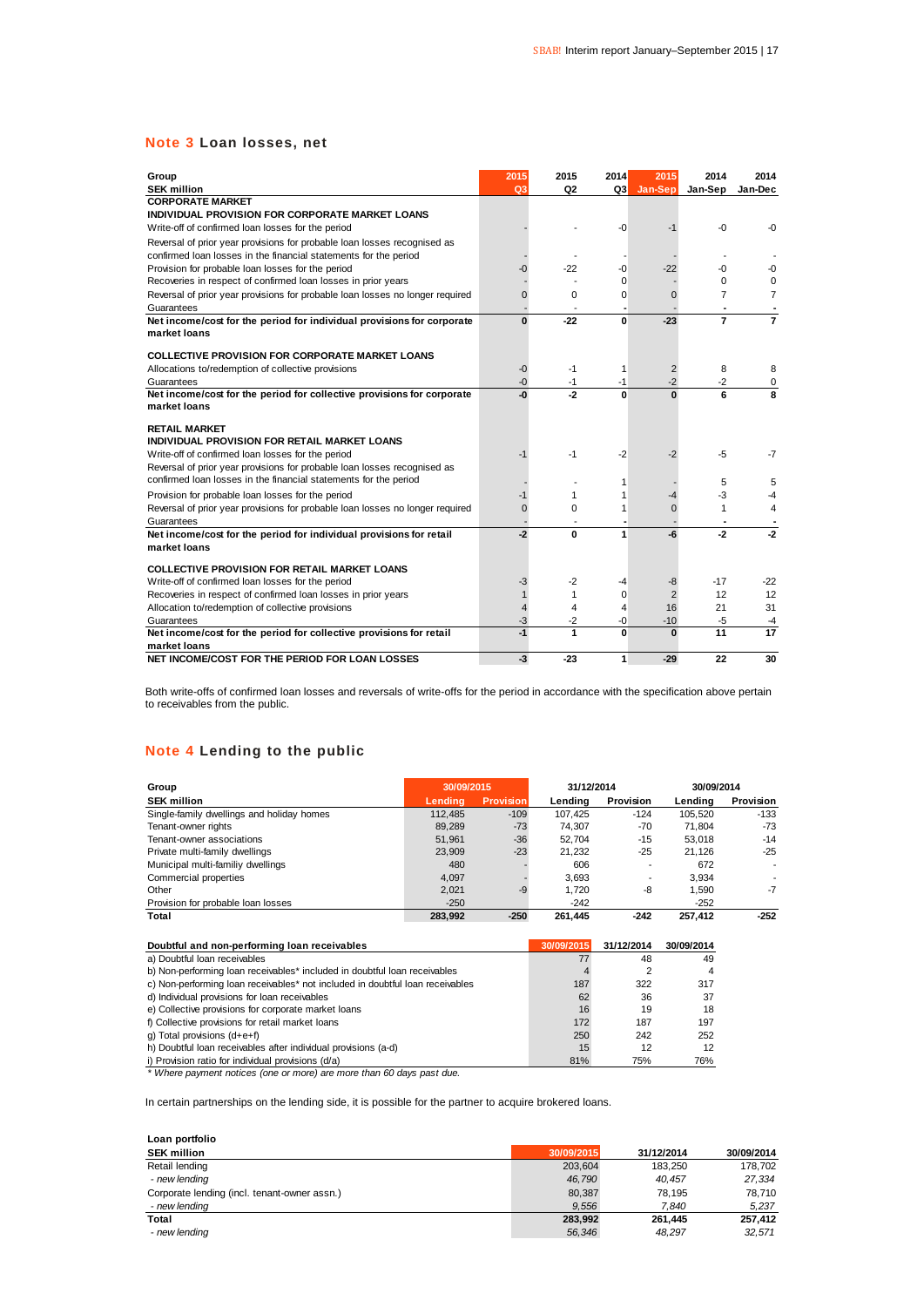### **Note 5 Derivative instruments**

|                       |               | 30/09/2015                       |              |  |  |  |  |
|-----------------------|---------------|----------------------------------|--------------|--|--|--|--|
|                       |               | Liabilities                      | <b>Total</b> |  |  |  |  |
| Group                 |               | Assets measured measured at fair | nominal      |  |  |  |  |
| <b>SEK million</b>    | at fair value | value                            | amount       |  |  |  |  |
|                       |               |                                  |              |  |  |  |  |
| Interest-rate related | 4,970         | 2,891                            | 219,301      |  |  |  |  |
| Currency related      | 3,528         | 2.482                            | 93,459       |  |  |  |  |
| Total                 | 8.498         | 5,373                            | 312.760      |  |  |  |  |

Currency interest rate swaps are classified as currency-related derivative instruments.

### **Note 6 Operating segments**

| Segment income statement          |               |              | <b>Jan-Sep 2015</b><br>Corp./ |                |          |        |         | Jan-Sep 2014<br>Corp./ |        |             |
|-----------------------------------|---------------|--------------|-------------------------------|----------------|----------|--------|---------|------------------------|--------|-------------|
| Group                             | <b>Retail</b> | Collab.      | Tenant-                       |                |          | Retail | Collab. | Tenant-                |        |             |
| <b>SEK million</b>                | market        | market       | owner                         | <b>Other</b>   | Total*   | market | market  | owner                  | Other  | Total*      |
| Income <sup>1</sup>               | 876           | 433          | 392                           | 15             | 1,716    | 681    | 325     | 453                    | 13     | 1,472       |
| Net result from financial instru- |               |              |                               |                |          |        |         |                        |        |             |
| ments measured at fair value      |               |              |                               | $-23$          | $-23$    |        |         |                        | 494    | 494         |
| <b>Total operating income</b>     | 876           | 433          | 392                           | -8             | 1,693    | 681    | 325     | 453                    | 507    | 1,966       |
| Expenses <sup>2</sup>             | $-355$        | $-95$        | $-121$                        | $-3$           | $-574$   | $-373$ | $-96$   | $-141$                 | $-175$ | $-785$      |
| Loan losses, net                  | $-5$          | $-3$         | $-21$                         | $\overline{a}$ | $-29$    | 7      | 2       | 13                     |        | 22          |
| Participations in joint ventures  |               |              |                               |                |          |        | 0       |                        |        | $\mathbf 0$ |
| Profit/loss before tax            | 516           | 335          | 250                           | $-11$          | 1,090    | 315    | 231     | 325                    | 332    | 1,203       |
| Standardised tax (22%)            | $-113$        | $-74$        | $-55$                         | $\overline{2}$ | $-240$   | $-69$  | $-51$   | $-72$                  | $-73$  | $-265$      |
| Profit/loss after tax (ROE        | 403           | 261          | 195                           | -9             | 850      | 246    | 180     | 253                    | 259    | 938         |
| segment)                          |               |              |                               |                |          |        |         |                        |        |             |
| Adjustment for actual tax         | $\mathbf{0}$  | $\mathbf{0}$ | $\mathbf 0$                   | 0              | $\Omega$ | $-7$   | $-5$    | $-7$                   | $-7$   | $-26$       |
| Profit/loss after tax             | 403           | 261          | 195                           | -9             | 850      | 239    | 175     | 246                    | 252    | 912         |
| Internally calculated ROE         | 12.2%         | 10.5%        | 8.0%                          |                | 10.1%    | 8.8%   | 8.5%    | 10.8%                  |        | 12.0%       |

*1)The distributed income includes net interest income, net commission and other operating income.*

*2) The distributed income expenses include personnel costs, other expenses and depreciation of property, plant and equipment and amortisation of intangible fixed assets.*

*\* The total agrees with the external income statement.*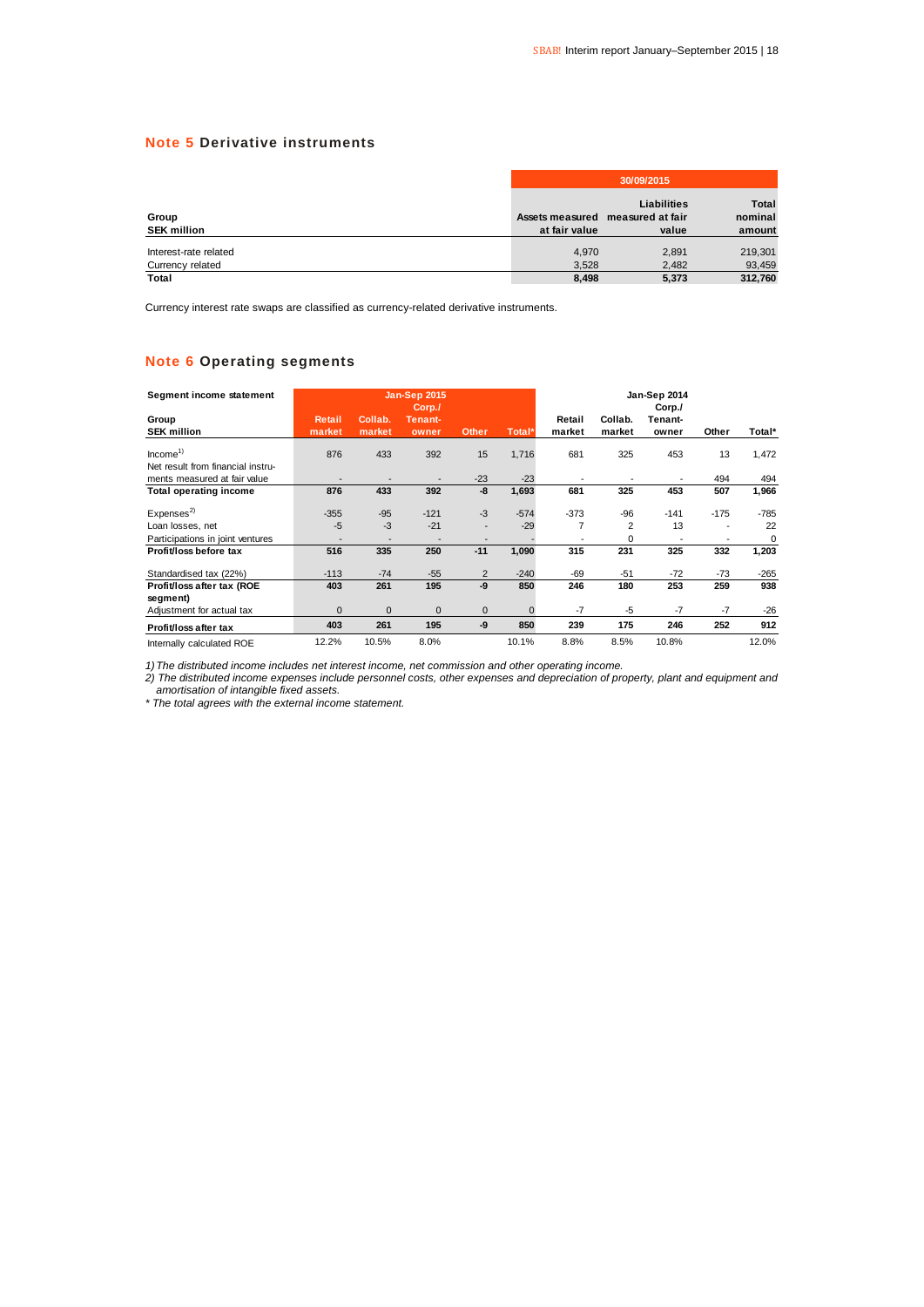### **Note 7 Classification of financial instruments**

|                                                                      |                                                       |                                                       |                                               | 30/09/2015               |                                         |          |                        |
|----------------------------------------------------------------------|-------------------------------------------------------|-------------------------------------------------------|-----------------------------------------------|--------------------------|-----------------------------------------|----------|------------------------|
| Group<br><b>Financial assets</b><br><b>SEK million</b>               | Assets<br>measured<br>at fair<br>value<br>through P/L | Hedge-<br>accounted<br>derivative<br>instru-<br>ments | Available-<br>for-sale<br>financial<br>assets | Loan<br>recei-<br>vables | Invest-<br>ments<br>held to<br>maturity | Total    | Total<br>fair<br>value |
| Cash and balances at central banks                                   |                                                       |                                                       |                                               | $\Omega$                 |                                         | $\Omega$ | $\Omega$               |
| Chargeable treasury bills and other eligible bills                   | 11,737                                                |                                                       | 3,988                                         |                          |                                         | 15,725   | 15,725                 |
| Lending to credit institutions                                       |                                                       |                                                       |                                               | 15,409                   |                                         | 15,409   | 15,409                 |
| Lending to the public                                                |                                                       |                                                       |                                               | 283,992                  |                                         | 283,992  | 286,141                |
| Change in value of interest-rate-hedged items in<br>portfolio hedges |                                                       |                                                       |                                               | 739                      |                                         | 739      |                        |
| Bonds and other interest-bearing securities                          | 25,686                                                |                                                       | 12,957                                        |                          | 8,658                                   | 47,301   | 47,251                 |
| Derivative instruments                                               | 376                                                   | 8,122                                                 |                                               |                          |                                         | 8,498    | 8,498                  |
| Other assets                                                         |                                                       |                                                       |                                               | 8,320                    |                                         | 8,320    | 8,320                  |
| Prepaid expenses and accrued income                                  | 340                                                   |                                                       | 157                                           | 243                      | 51                                      | 791      | 791                    |
| Total                                                                | 38,139                                                | 8,122                                                 | 17,102                                        | 308,703                  | 8,709                                   | 380,775  | 382,135                |

|                                     |                                    | 30/09/2015                        |             |         |         |  |  |
|-------------------------------------|------------------------------------|-----------------------------------|-------------|---------|---------|--|--|
| Group                               | Liabilities<br>measured<br>at fair | Hedge-<br>accounted<br>derivative | Other       |         | Total   |  |  |
| <b>Financial liabilities</b>        | value                              | instru-                           | financial   |         | fair    |  |  |
| <b>SEK million</b>                  | through P/L                        | ments                             | liabilities | Total   | value   |  |  |
| Liabilities to credit institutions  |                                    |                                   | 17.619      | 17.619  | 17,619  |  |  |
| Deposits from the public            |                                    |                                   | 71.486      | 71.486  | 71,486  |  |  |
| Debt securities in issue            |                                    |                                   | 264.921     | 264.921 | 258.679 |  |  |
| Derivative instruments              | 2.494                              | 2,879                             |             | 5.373   | 5,373   |  |  |
| Other liabilities                   |                                    |                                   | 458         | 458     | 458     |  |  |
| Accrued expenses and prepaid income |                                    |                                   | 3.125       | 3.125   | 3,125   |  |  |
| Subordinated debt                   |                                    |                                   | 6.409       | 6.409   | 6,436   |  |  |
| Total                               | 2.494                              | 2.879                             | 364.018     | 369.391 | 363.176 |  |  |

#### **Fair value measurement of financial instruments**

The principles for the measurement of financial instruments recognised at fair value in the balance sheet are provided in Note 1 Accounting policies in the 2014 Annual Report. In the column "Total fair value" above, information is also provided on the fair value of financial instruments that are recognised at amortised cost in the balance sheet. The carrying amount for current receivables and liabilities has been assessed to be equal to the fair value, level 3. For "Lending to the public", where there are no observable credit margin data at the time of measurement, the credit margin on the most recent stipulated date of expiry is applied, Level 3. Debt<br>securities in issue are measured at the Group's current borrowing rate, Level 2.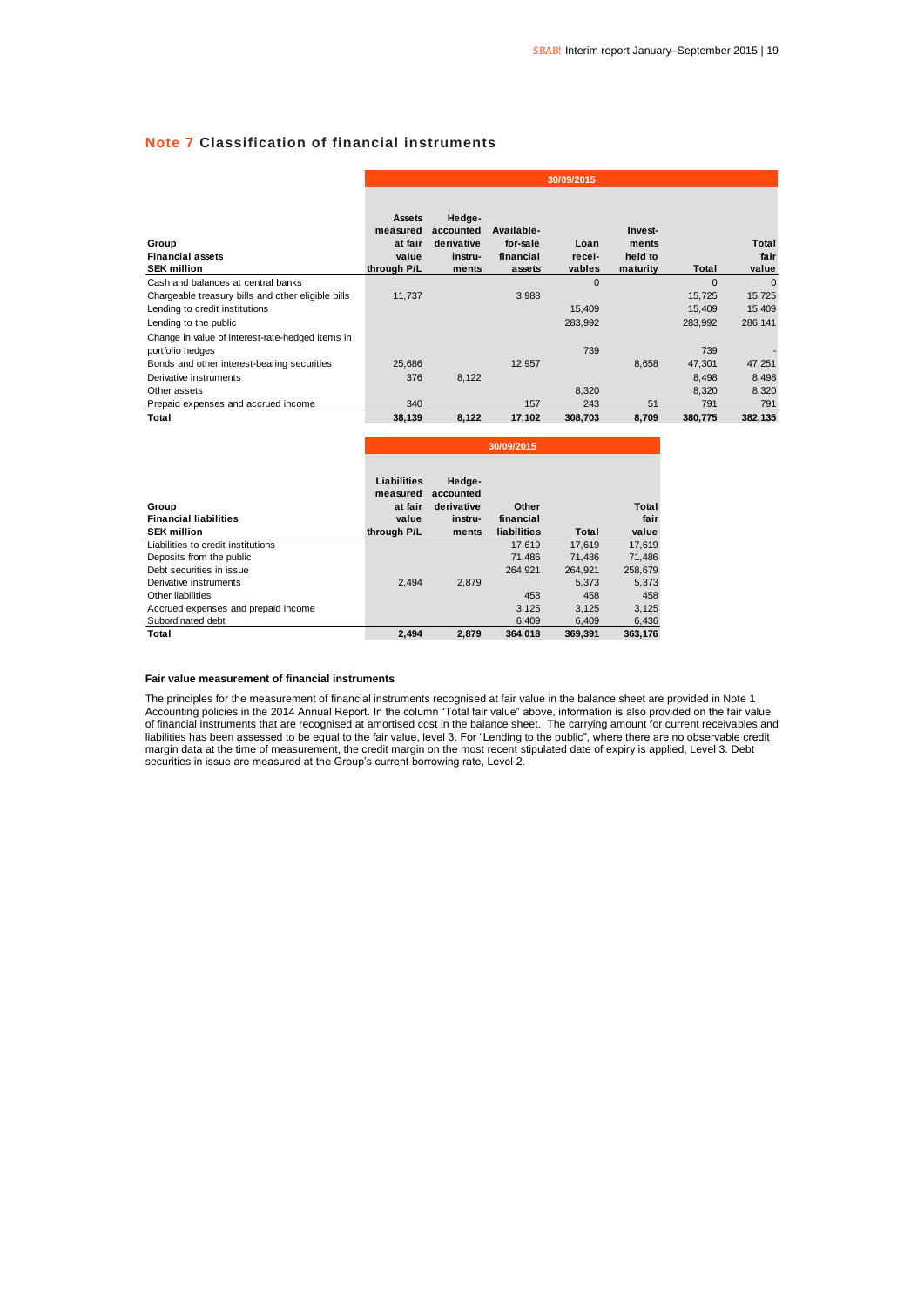### **Note 8 Information about fair value**

| Group<br><b>SEK million</b>       |                                                       | 30/09/2015               |                                          |        |  |  |  |  |  |
|-----------------------------------|-------------------------------------------------------|--------------------------|------------------------------------------|--------|--|--|--|--|--|
|                                   | Quoted market Other observable<br>prices<br>(Level 1) | market data<br>(Level 2) | Unobservable<br>market data<br>(Level 3) | Total  |  |  |  |  |  |
| Assets                            |                                                       |                          |                                          |        |  |  |  |  |  |
| Securities in the category trade  | 54,865                                                |                          |                                          | 54,865 |  |  |  |  |  |
| Derivatives in the category trade | 0                                                     | 376                      |                                          | 376    |  |  |  |  |  |
| Derivatives in hedge accounting   |                                                       | 8,122                    |                                          | 8,122  |  |  |  |  |  |
| Total                             | 54,865                                                | 8,498                    |                                          | 63,363 |  |  |  |  |  |
| Liabilities                       |                                                       |                          |                                          |        |  |  |  |  |  |
| Derivatives in the category trade | $\mathbf{0}$                                          | 2,494                    |                                          | 2,494  |  |  |  |  |  |
| Derivatives in hedge accounting   |                                                       | 2,879                    |                                          | 2,879  |  |  |  |  |  |
| Total                             | $\bf{0}$                                              | 5,373                    |                                          | 5,373  |  |  |  |  |  |

The principles for the measurement of financial instruments recognised at fair value in the balance sheet are provided in Note 1 Accounting policies in the 2014 Annual Report. In the table, financial assets and liabilities recognised at fair value in the balance<br>sheet are divided on the basis of the measurement methods used. There have been no trans

#### **Quoted market prices (Level 1)**

Measurement at quoted prices in an active market for identical assets and liabilities. A market is deemed to be active if the price data is easily accessible and corresponds to actual regularly occurring transactions. The measurement method is used for holdings<br>of quoted interest bearing securities and for publicly quoted derivatives, primarily interes

#### **Measurement based on observable data (Level 2)**

Measurement aided by external market information other than quoted prices included in Level 1, such as quoted interest rates or prices for closely related instruments. This group includes all non-quoted derivative instruments.

#### **Measurement based in part on unobservable data (Level 3)**

Measurement whereby a material component of the model is based on estimates or assumptions that do not originate directly from the market. This method is currently not used for any assets or liabilities.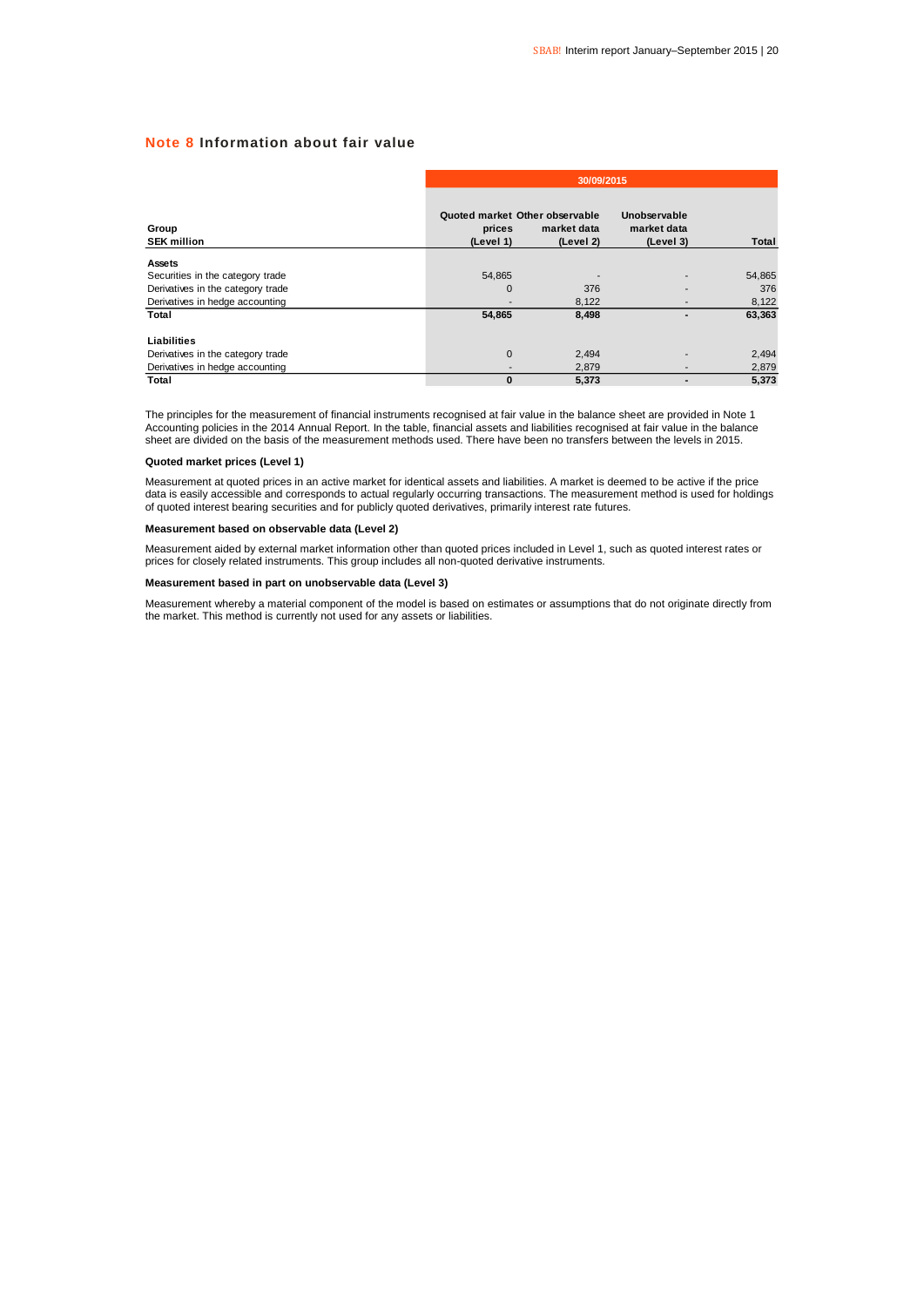#### **Note 9 Liquidity reserve**

SBAB's liquidity reserve primarily comprises liquid, interest bearing securities with a high rating and is an integrated part of the Group's liquidity risk management. Holdings in securities are limited by asset class and by country, respectively, and must have a<br>rating of AAA- upon acquisition. In addition to these collective limits, limits for individ

| <b>Liquidity Reserve</b>                                                                                    |            | Distribution by currency |            |            |       |  |
|-------------------------------------------------------------------------------------------------------------|------------|--------------------------|------------|------------|-------|--|
| <b>SEK million</b>                                                                                          | 30/09/2015 | <b>SEK</b>               | <b>EUR</b> | <b>USD</b> | Other |  |
| Cash and balances from central banks<br>Balances from other banks                                           |            |                          |            |            |       |  |
| Securities issued or guaranteed by central governments, central<br>banks or multinational development banks | 13,693     | 3,427                    | 8,987      | 1,279      |       |  |
| Securities issued or quaranteed by municipalities or non-<br>governmental public sector entities            | 6,991      | 5.695                    |            | 1,296      |       |  |
| Covered bonds issued by others                                                                              | 42,684     | 35.859                   | 5.174      | 1.453      | 198   |  |
| Own covered bonds                                                                                           |            |                          |            |            |       |  |
| Securities issued by non-financial companies                                                                |            |                          |            |            |       |  |
| Securities issued by financial companies (excl. covered bonds)                                              |            |                          |            |            |       |  |
| Other securities                                                                                            |            |                          |            |            |       |  |
| <b>Total assets</b>                                                                                         | 63,368     | 44,981                   | 14,161     | 4,028      | 198   |  |
| Bank and loan facilities                                                                                    |            |                          |            |            |       |  |
| Total                                                                                                       | 63,368     | 44,981                   | 14,161     | 4.028      | 198   |  |
| Distribution by currency                                                                                    |            | 71.0%                    | 22.3%      | 6.4%       | 0.3%  |  |

The table is reported according to the Swedish Bankers' Association's template for the disclosure of a liquidity reserve. The assets in SBAB's liquidity reserve primarily comprises liquid, interest bearing securities with a high rating and is an integrated part of the Group's liquidity risk management. Holdings in securities are limited by asset class and by country, respectively, and must have the highest rating upon acquisition. In addition to these collective limits, limits for individual issuers may also be set.

#### **Calculation of survival horizon**

SBAB measures and stress-tests liquidity risk, including by calculating the survival horizon. This is made by totalling the maximum need of liquidity for each coming day and comparing this to the size of the liquidity portfolio after applicable haircuts. The calculations are based on a crisis scenario in which all loans are assumed to be extended on maturity, meaning that no liquidity is added through loan redemption, and where no funding is available. Accordingly, the maximum need for liquidity can be identified for every given future period, and the necessary liquidity reserve can be established.

#### **Calculation of Liquidity Coverage Ratio**

The Liquidity Coverage Ratio calculates the degree to which a bank's assets cover its net cash flow for the coming 30 days in a stress scenario. Net cash flows comprise contractual in- and outflows and the theoretical flows based on historical data, for example, withdrawals of the bank's deposits. The weightings of the theoretical flows are fixed and are determined by supervisory authorities.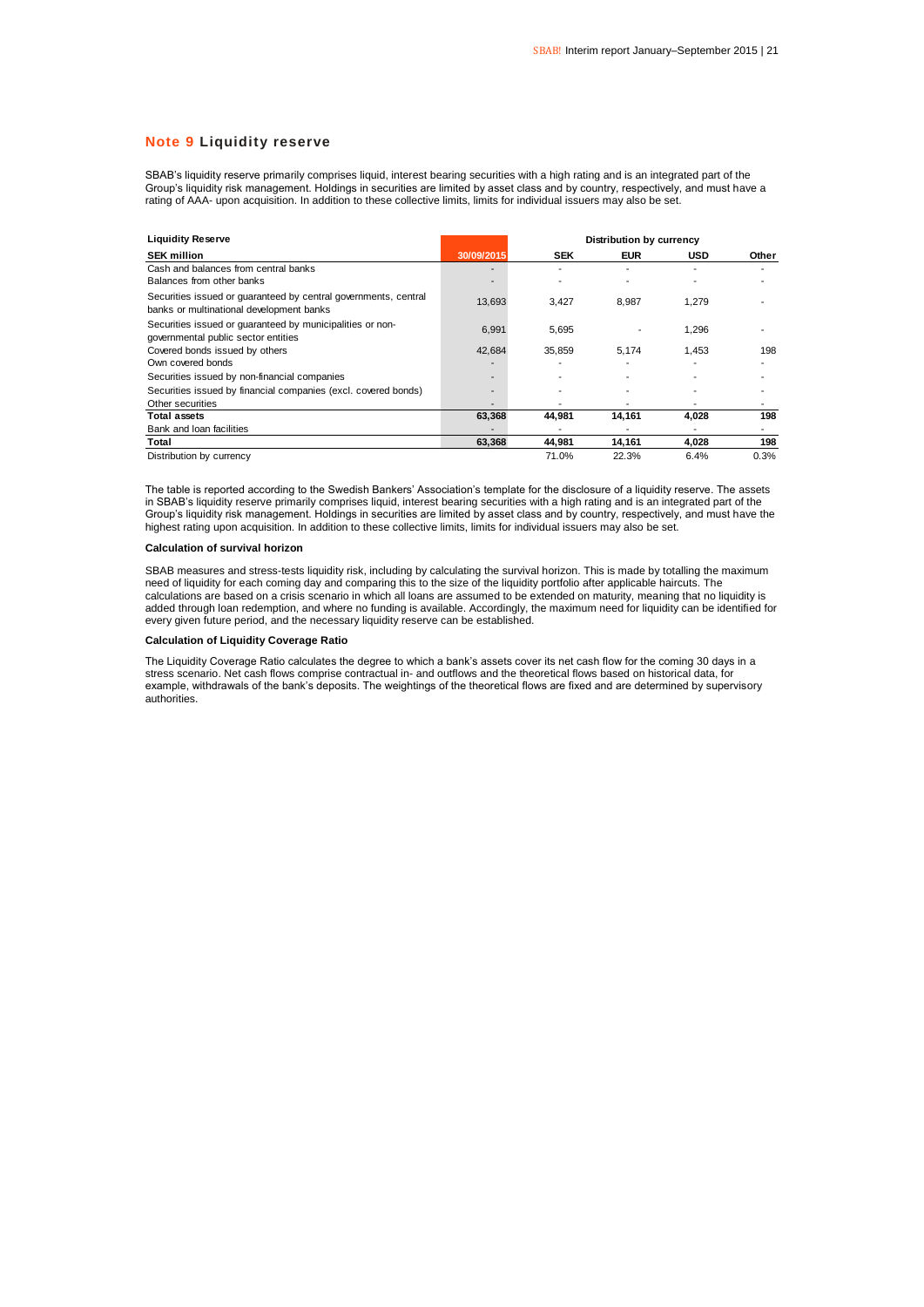### **Parent Company**

### Parent Company performance for January-September 2015 compared with January-September 2014

The operating loss for the period amounted to SEK 95 million (profit: 396). The change in operating profit/loss is mainly attributable to the lower net income/expense from financial transactions and a reduced net interest income. Net expense from financial transactions was SEK 75 million (income: 300). Expenses totalled SEK 574 million (680). The net effect of loan losses was a loss of SEK 29 million (gain: 4). Lending to the public amounted to SEK 66.4 billion (38.4). Without transitional rules, the Common Equity Tier 1 capital ratio amounted to 22.8% (28.2). For the Parent Company, the internally assessed capital requirement amounted to SEK 4,231 million (3,480).

### **Income statement**

| <b>Parent Company</b>                         | 2015           | 2015           | 2014   | 2015    | 2014     | 2014     |
|-----------------------------------------------|----------------|----------------|--------|---------|----------|----------|
| <b>SEK million</b>                            | Q <sub>3</sub> | Q <sub>2</sub> | Q3     | Jan-Sep | Jan-Sep  | Jan-Dec  |
| Interest income                               | 316            | 392            | 689    | 1,131   | 2.242    | 2,758    |
| Interest expenses                             | $-281$         | $-316$         | $-574$ | $-997$  | $-1,965$ | $-2,423$ |
| Net interest income                           | 35             | 76             | 115    | 134     | 277      | 335      |
| Dividends received                            |                |                |        |         | 20       | 20       |
| Commission income                             | 16             | 18             | 19     | 60      | 41       | 55       |
| Commission expenses                           | $-18$          | $-18$          | $-22$  | $-59$   | $-64$    | $-73$    |
| Net result of financial transactions          | $-23$          | $-116$         | 107    | $-75$   | 300      | 300      |
| Other operating income                        | 132            | 166            | 152    | 448     | 498      | 822      |
| <b>Total operating income</b>                 | 142            | 126            | 371    | 508     | 1,072    | 1,459    |
|                                               |                |                |        |         |          |          |
| Personnel costs                               | $-87$          | $-102$         | $-105$ | $-277$  | $-332$   | $-424$   |
| Other expenses                                | $-88$          | $-97$          | $-109$ | $-282$  | $-331$   | $-454$   |
| Amortisation and depreciation of fixed assets | $-5$           | $-5$           | -6     | $-15$   | $-17$    | $-22$    |
| Total expenses before loan losses             | $-180$         | $-204$         | $-220$ | $-574$  | -680     | -900     |
| Profit before loan losses                     | $-38$          | -78            | 151    | -66     | 392      | 559      |
|                                               |                |                |        |         |          |          |
| Loan losses, net                              | $-2$           | $-21$          | -6     | $-29$   | 4        | 1        |
| <b>Operating profit</b>                       | $-40$          | -99            | 145    | $-95$   | 396      | 560      |
|                                               |                |                |        |         |          |          |
| Taxes                                         | 9              | 21             | $-31$  | 20      | $-117$   | $-153$   |
| Profit for the period                         | $-31$          | $-78$          | 114    | $-75$   | 279      | 407      |

### Statement of comprehensive income

| <b>Parent Company</b><br><b>SEK million</b>                                   | 2015<br>Q <sub>3</sub> | 2014<br>Q2 | 2014<br>Q3 | 2015<br>Jan-Sep | 2014<br>Jan-Sep | 2014<br>Jan-Dec |
|-------------------------------------------------------------------------------|------------------------|------------|------------|-----------------|-----------------|-----------------|
| Profit for the period                                                         | $-31$                  | -78        | 114        | -75             | 279             | 407             |
| OTHER COMPREHENSIVE INCOME                                                    |                        |            |            |                 |                 |                 |
| Components that have been or will be reversed against the income<br>statement |                        |            |            |                 |                 |                 |
| Change in reclassified financial assets, before tax                           |                        |            | 29         |                 | 32              | 32              |
| Change relating to available-for-sale financial assets, before tax            | $-24$                  | $-20$      |            | $-45$           |                 | -5              |
| Changes in cash flow hedges, before tax                                       | $-2$                   | $-3$       |            | $-10$           |                 |                 |
| Tax attributable to components that have been or will be reversed against     |                        |            |            |                 |                 |                 |
| the income statement                                                          | 6                      | 6          | -8         | 11              | -9              | -8              |
| Other comprehensive income, net after tax                                     | $-20$                  | $-17$      | 21         | $-44$           | 23              | 19              |
| Total comprehensive income for the period                                     | $-51$                  | -95        | 135        | $-119$          | 302             | 426             |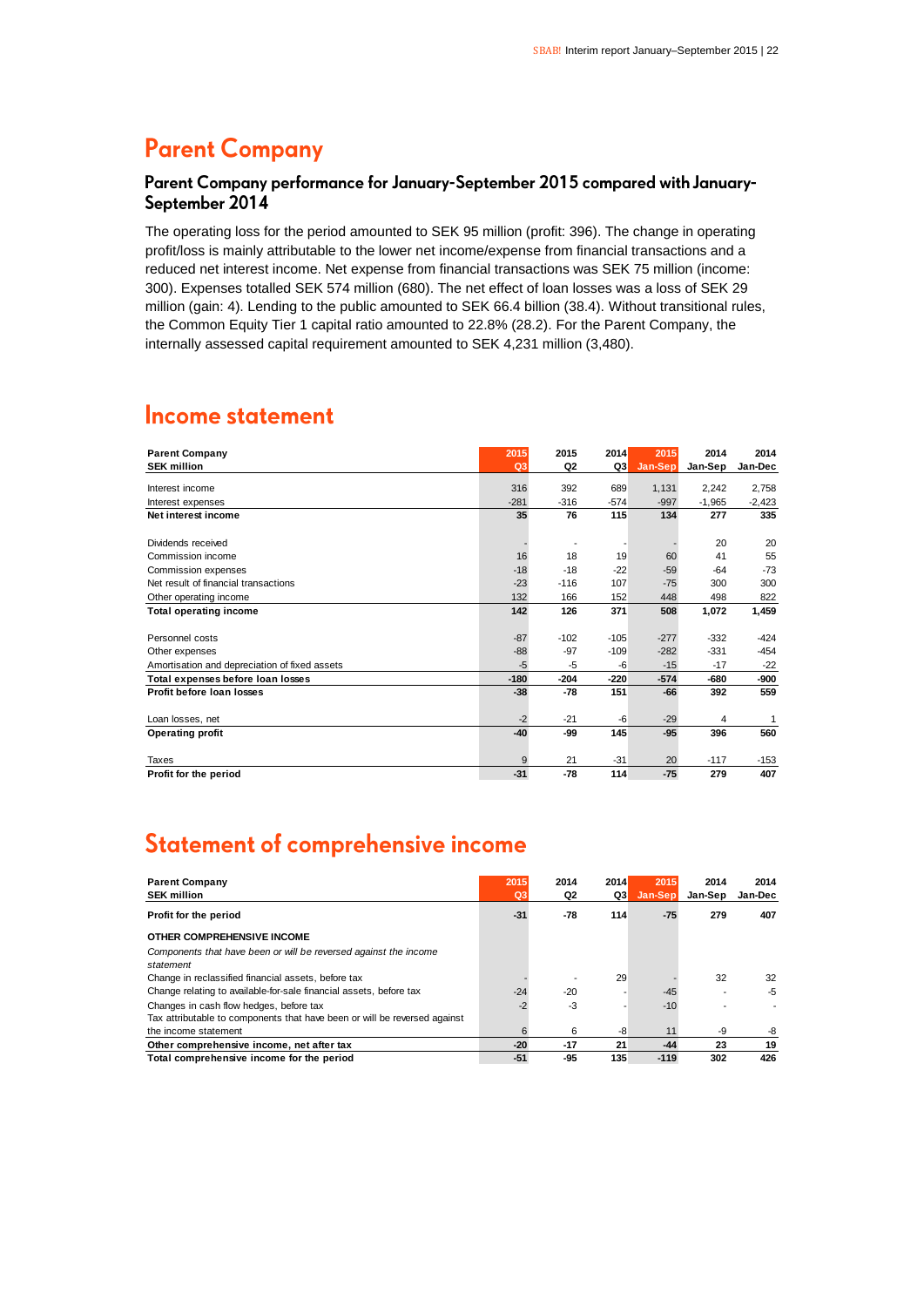### **Balance sheet**

| <b>Parent Company</b><br><b>SEK million</b>                       | 30/09/2015     | 31/12/2014 | 30/09/2014  |
|-------------------------------------------------------------------|----------------|------------|-------------|
| <b>ASSETS</b>                                                     |                |            |             |
| Cash and balances at central banks                                | $\overline{0}$ | 0          | $\mathbf 0$ |
| Chargeable treasury bills and other eligible bills                | 15,725         | 15,557     | 11,536      |
| Lending to credit institutions (Note 10)                          | 36,220         | 35,823     | 64,526      |
| Lending to the public                                             | 66,433         | 43,866     | 38,439      |
| Change in value of interest-rate-hedged items in portfolio hedges | 8              | 11         | 8           |
| Bonds and other interest-bearing securities                       | 47,301         | 42,335     | 36,039      |
| Derivative instruments                                            | 7,262          | 7,800      | 7,249       |
| Shares and participations                                         |                | 253        | 242         |
| Shares and participations in joint ventures                       |                |            | 38          |
| Shares and participations in Group companies                      | 10,300         | 10,300     | 10,300      |
| Deferred tax assets                                               | 49             | 18         |             |
| Intangible fixed assets                                           | 14             | 13         | 14          |
| Tangible fixed assets                                             | 20             | 27         | 29          |
| Other assets                                                      | 354            | 138        | 347         |
| Prepaid expenses and accrued income                               | 648            | 794        | 538         |
| <b>TOTAL ASSETS</b>                                               | 184,334        | 156,935    | 169,306     |
|                                                                   |                |            |             |
| <b>LIABILITIES AND EQUITY</b>                                     |                |            |             |
| Liabilities                                                       |                |            |             |
| Liabilities to credit institutions                                | 12,506         | 3.250      | 9.852       |
| Deposits from the public                                          | 71,486         | 60,610     | 57,254      |
| Debt securities in issue                                          | 76,315         | 68,182     | 76,904      |
| Derivative instruments                                            | 7,879          | 9,103      | 8,727       |
| Other liabilities                                                 | 544            | 407        | 499         |
| Accrued expenses and prepaid income                               | 1,109          | 735        | 1,646       |
| Provisions                                                        |                |            | 37          |
| Subordinated debt                                                 | 6,409          | 5,946      | 5,810       |
| <b>Total liabilities</b>                                          | 176,248        | 148,233    | 160,729     |
|                                                                   |                |            |             |
| Equity                                                            |                |            |             |
| <b>Restricted equity</b>                                          |                |            |             |
| Share capital                                                     | 1,958          | 1,958      | 1,958       |
| Statutory reserve                                                 | 392            | 392        | 392         |
| Total restricted equity                                           | 2,350          | 2,350      | 2,350       |
| Unrestricted equity                                               |                |            |             |
| Fair value reserve                                                | $-43$          | $-4$       |             |
| Retained earnings                                                 | 5,854          | 5,949      | 5,949       |
| Profit for the period                                             | $-75$          | 407        | 279         |
| Total unrestriced equity                                          | 5,736          | 6,352      | 6.228       |
| <b>Total equity</b>                                               | 8,086          | 8,702      | 8,577       |
| TOTAL LIABILITIES AND EQUITY                                      | 184,334        | 156,935    | 169,306     |
|                                                                   |                |            |             |
| <b>Memorandum items</b>                                           |                |            |             |
| Assets pledged for own liabilities                                | 8,798          | 23         | 7.684       |
| Commitments                                                       | 104,461        | 79,152     | 58,604      |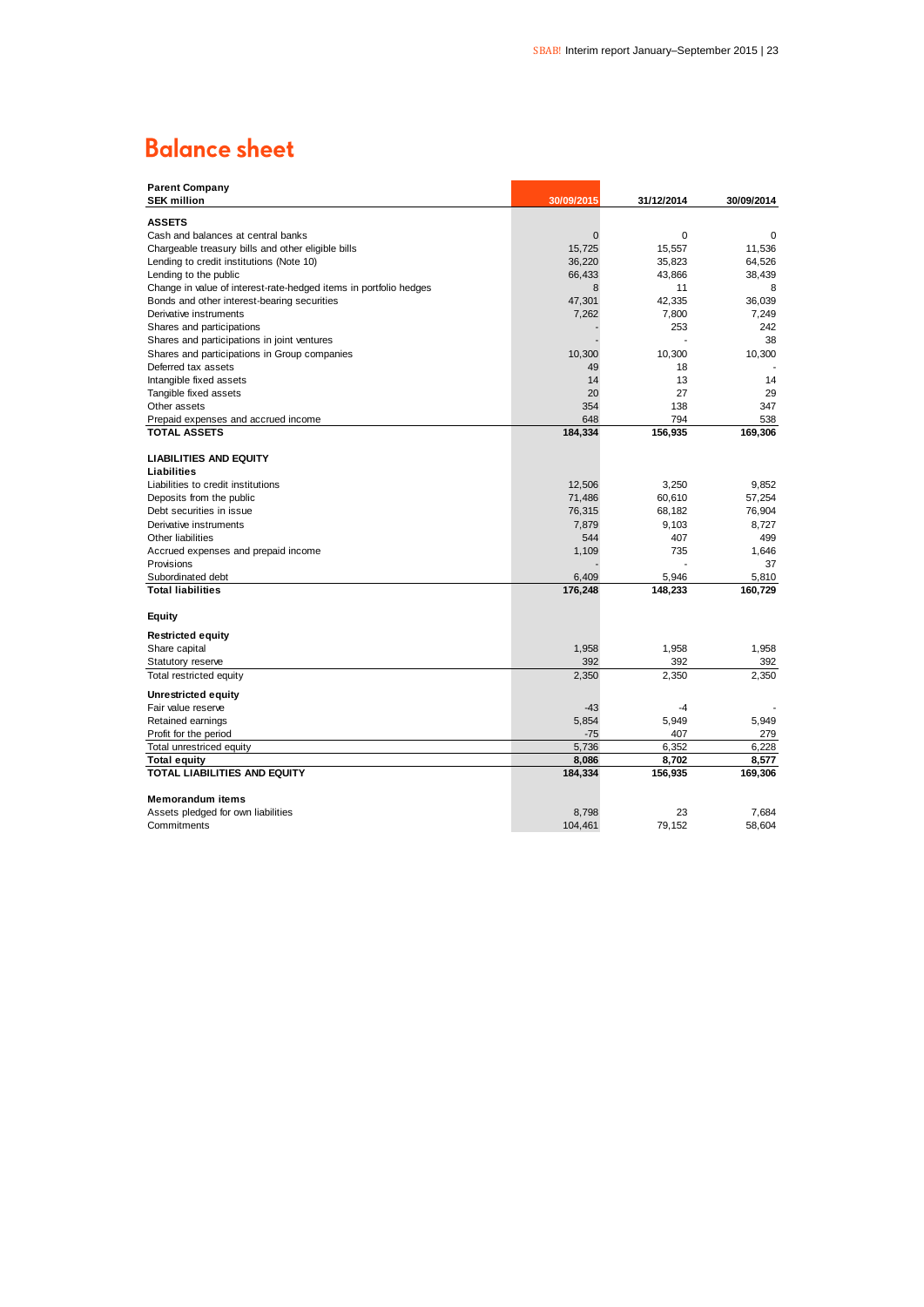### Own funds

Disclosures in accordance with Article 5 of Commission Implementing Regulation (EU) No 1423/2013

| Disclosures in accordance with Article 5 or Commission implementing Regulation (EO) NO 1423/2013                                                      |                |            |                                       |                                                           |
|-------------------------------------------------------------------------------------------------------------------------------------------------------|----------------|------------|---------------------------------------|-----------------------------------------------------------|
|                                                                                                                                                       |                |            |                                       | Amounts<br>subject to pre-<br>regulation or<br>prescribed |
| <b>Parent Company, SEK million</b>                                                                                                                    |                |            | 30 Sept 2015 31 Dec 2014 30 Sept 2014 | residual<br>amount*                                       |
| Common Equity Tier 1 capital: instruments and reserves                                                                                                |                |            |                                       |                                                           |
| Capital instruments and associated share premium reserves                                                                                             | 1,958          | 1,958      | 1,958                                 | N/A                                                       |
| Retained earnings<br>Accumulated other comprehensive income (and other reserves, to include                                                           | 5,906          | 6,246      | 6,254                                 | N/A                                                       |
| unrealised gains and losses according to applicable accounting standards)                                                                             | -43            | -4         |                                       | N/A                                                       |
| Interim profit/loss after deduction of foreseeable costs and dividends, verified by                                                                   |                |            |                                       |                                                           |
| persons in an independent position<br>Common Equity Tier 1 capital before regulatory adjustments                                                      | $-75$<br>7,746 | 0<br>8,200 | 0<br>8,212                            | N/A<br>N/A                                                |
|                                                                                                                                                       |                |            |                                       |                                                           |
| Common Equity Tier 1 capital: regulatory adjustments<br>Additional value adjustments (negative amount)                                                | -69            | $-70$      | $-64$                                 | N/A                                                       |
| Intangible assets (net after deduction for associated tax liabilities) (negative amount)                                                              | $-14$          | $-13$      | $-14$                                 | N/A                                                       |
| Reserves in fair value related to profit or loss on cash flow hedging                                                                                 | $\overline{4}$ |            |                                       | N/A                                                       |
| Negative amounts following the calculation of expected loss amounts                                                                                   | $-41$          | -49        | -47                                   | N/A                                                       |
| Gains or losses on liabilities valued at fair value that result from changes in the own                                                               |                | $-2$       |                                       |                                                           |
| credit standing of the institution<br>Total regulatory adjustments to the Common Equity Tier 1 capital                                                | -34<br>$-154$  | $-134$     | -1<br>$-126$                          | N/A<br>N/A                                                |
| <b>Common Equity Tier 1 capital</b>                                                                                                                   | 7,592          | 8,066      | 8,086                                 | N/A                                                       |
| <b>Additional Tier 1 instruments: instruments</b>                                                                                                     |                |            |                                       |                                                           |
| Capital instruments and associated share premium reserves                                                                                             | 1,500          |            |                                       | N/A                                                       |
| Of which classified as liabilities according to applicable accounting standards                                                                       | 1,500          |            |                                       | N/A                                                       |
| Amount for qualified items referred to in Article 484(4) and associated share                                                                         |                |            |                                       |                                                           |
| premium reserves included in the phase-out from the additional Tier 1 instruments                                                                     | 994            | 2,395      | 2,395                                 | N/A                                                       |
| Additional Tier 1 instruments before regulatory adjustments                                                                                           | 2,494          | 2,395      | 2.395                                 | N/A                                                       |
| Additional Tier 1 instruments: Regulatory adjustments                                                                                                 |                |            |                                       |                                                           |
| Total regulatory adjustments of additional Tier 1 instruments                                                                                         |                |            |                                       | N/A                                                       |
| <b>Additional Tier 1 instruments</b>                                                                                                                  | 2,494          | 2,395      | 2,395                                 | N/A                                                       |
| Tier 1 capital (Tier 1 capital = Common Equity Tier 1 capital + additional<br>Tier 1 instruments)                                                     | 10,086         | 10,461     | 10,481                                | N/A                                                       |
|                                                                                                                                                       |                |            |                                       |                                                           |
| Tier 2 capital: instruments and allocations                                                                                                           |                |            |                                       |                                                           |
| Capital instruments and associated share premium reserves<br>Amount for qualified items referred to in Article 484(5) and associated share            | 3,000          | 2,599      | 2,599                                 | N/A                                                       |
| premium reserves that are phased out from Tier 2 capital                                                                                              |                | 114        | 149                                   | N/A                                                       |
| Tier 2 capital before regulatory adjustments                                                                                                          | 3,000          | 2,713      | 2,748                                 | N/A                                                       |
| Tier 2 capital: regulatory adjustments                                                                                                                |                |            |                                       |                                                           |
| Total regulatory adjustments of Tier 2 capital                                                                                                        |                |            |                                       |                                                           |
| Tier 2 capital                                                                                                                                        | 3,000          | 2,713      | 2,748                                 | N/A                                                       |
| Total capital (total capital = Tier 1 capital + Tier 2 capital)                                                                                       | 13,086         | 13,174     | 13,229                                | N/A                                                       |
| Total risk-weighted assets                                                                                                                            | 33.226         | 28,363     | 28,721                                | N/A                                                       |
| <b>Capital ratios and buffers</b>                                                                                                                     |                |            |                                       |                                                           |
| Common Equity Tier 1 (as a percentage of total risk exposure amount)                                                                                  | 22.8%          | 28.4%      | 28.2%                                 | N/A                                                       |
| Tier 1 (as a percentage of total risk exposure amount)                                                                                                | 30.4%          | 36.9%      | 36.5%                                 | N/A                                                       |
| Total capital (as a percentage of total risk exposure amount)<br>Institution specific buffer requirement (CET1 requirement in accordance with article | 39.4%          | 46.4%      | 46.1%                                 | N/A                                                       |
| 92 (1) (a) plus capital conservation and countercyclical buffer requirements plus a                                                                   |                |            |                                       |                                                           |
| systemic risk buffer, plus systemically important institution buffer expressed as a                                                                   |                |            |                                       |                                                           |
| percentage of total risk exposure amount)<br>of which: capital conservation buffer requirement                                                        | 8.0%           | 7.0%       | 7.0%                                  | N/A                                                       |
| of which: countercyclical buffer requirement                                                                                                          | 2.5%<br>1.0%   | 2.5%       | 2.5%                                  | N/A<br>N/A                                                |
| of which: systemic risk buffer requirement                                                                                                            |                |            |                                       | N/A                                                       |
| of which: Global Systemically Important Institution (G-SII) or Other Systemically<br>Important Institution (O-SII) buffer                             |                |            |                                       | N/A                                                       |
| Common Equity Tier 1 available to meet buffers (as a percentage of risk exposure<br>amount)                                                           | 18.3%          | 23.9%      | 23.7%                                 | N/A                                                       |
| Capital instruments subject to phase-out arrangements (only applicable<br>between 1 Jan 2014 and 1 Jan 2022)                                          |                |            |                                       |                                                           |
| Current cap on AT1 instruments subject to phase-out arrangements<br>Amount excluded f rom AT1 due to cap (excess over cap af ter                      | 2,096          | 2,395      | 2,395                                 | N/A                                                       |
| redemptions and maturities)                                                                                                                           |                | 599        | 599                                   | N/A                                                       |
| Current cap on T2 instruments subject to phase-out arrangements                                                                                       | 910            | 1,040      | 1,040                                 | N/A                                                       |

\* Amounts subject to pre-regulation (EU) No 575/2013 treatment of prescribed residual amount of regulation (EU) 575/2013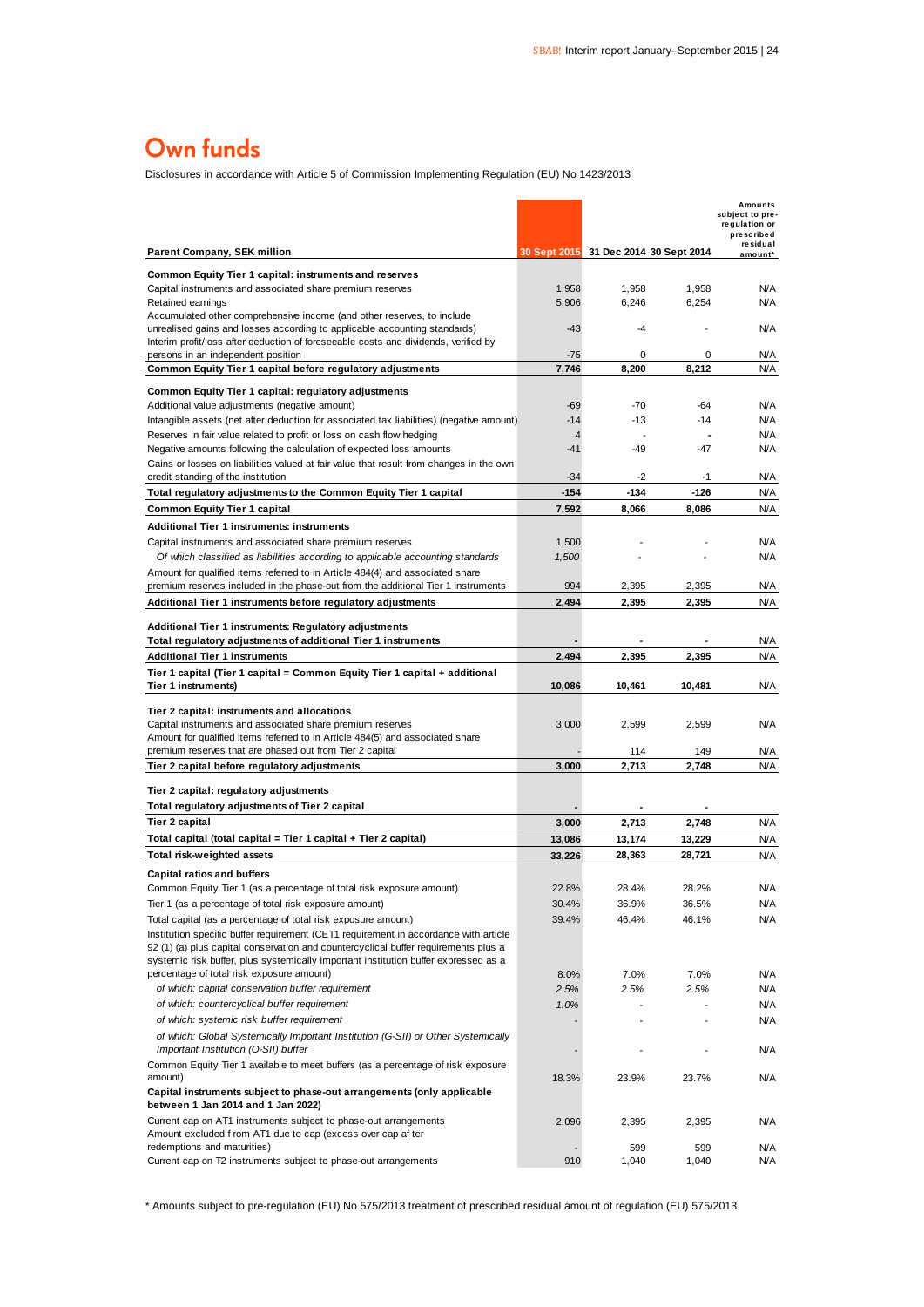### **Capital requirements**

|                                                                   |                | 30 Sept 2015 | 31 Dec 2014    |          |          | 30 Sept 2014 |
|-------------------------------------------------------------------|----------------|--------------|----------------|----------|----------|--------------|
|                                                                   | <b>Capital</b> | <b>Risk</b>  | Capital        | Risk     | Capital  | Risk         |
|                                                                   | require-       | exposure     | require-       | exposure | require- | exposure     |
| Parent company, SEK million                                       | ment           | amount       | ment           | amount   | ment     | amount       |
| Credit risk recognised in accordance with IRB approach            |                |              |                |          |          |              |
| Exposures to corporates                                           | 442            | 5,520        | 188            | 2,341    | 175      | 2,187        |
| Retail exposures                                                  | 444            | 5,547        | 343            | 4.292    | 326      | 4,075        |
| - of which exposures to SME                                       | 44             | 549          | 35             | 436      | 35       | 433          |
| - of which retail exposures secured by immovable property         | 400            | 4.997        | 308            | 3.856    | 291      | 3.642        |
| Total exposures in accordance with IRB approach                   | 886            | 11,067       | 531            | 6,633    | 501      | 6,262        |
| Credit risk reported in accordance with standardised              |                |              |                |          |          |              |
| approach                                                          |                |              |                |          |          |              |
| Exposures to governments and central banks                        | $\mathbf 0$    | 0            | 0              | 0        | 0        | 0            |
| Exposures to regional governments or local authorities            | $\overline{0}$ | $\Omega$     | $\mathbf 0$    | $\Omega$ | $\Omega$ | 0            |
| Exposures to institutions*                                        | 134            | 1.675        | 74             | 925      | 83       | 1,036        |
| - of which, derivatives according to CRR, Appendix 2              | 127            | 1,584        | 71             | 886      | 82       | 1,021        |
| - of which, repos                                                 | $\overline{7}$ | 87           | 2              | 31       | 0        | 6            |
| Exposures to corporates                                           | $\mathbf{1}$   | 15           | 145            | 1,817    | 144      | 1.799        |
| Retail exposures                                                  | 177            | 2,219        | 142            | 1,770    | 131      | 1,634        |
| Exposures in default                                              | $\mathbf{1}$   | 8            | 1              | 10       | 1        | 11           |
| Exposures in the form of covered bonds                            | 139            | 1,742        | 59             | 744      | 114      | 1,421        |
| Exposures to institutions and corporates with a short-term credit |                |              |                |          |          |              |
| assessment                                                        | 31             | 387          | $\overline{7}$ | 84       | 8        | 105          |
| Exposures to CIU:s                                                |                |              | 20             | 254      | 19       | 242          |
| Equity exposures                                                  | 824            | 10,300       | 824            | 10,300   | 827      | 10,338       |
| Other items                                                       | $\overline{7}$ | 92           | $\overline{7}$ | 90       | 7        | 87           |
| Total exposures in accordance with standardised approach          | 1,314          | 16,438       | 1,279          | 15.994   | 1,334    | 16,673       |
| <b>Market risk</b>                                                | 217            | 2,708        | 299            | 3,733    | 308      | 3,852        |
| - of which, position risk                                         | 199            | 2,484        | 279            | 3,491    | 287      | 3,592        |
| - of which, currency risk                                         | 18             | 224          | 20             | 242      | 21       | 260          |
| <b>Operational risk</b>                                           | 137            | 1,709        | 112            | 1,402    | 112      | 1,402        |
| Credit valuation adjustment risk                                  | 104            | 1,304        | 48             | 601      | 43       | 532          |
| Total capital requirements and risk exposure amount               | 2,658          | 33,226       | 2,269          | 28,363   | 2,298    | 28,721       |
| Capital requirements for capital conservation buffer              | 831            |              | 709            |          | 718      |              |
| Capital requirements for countercyclical buffer                   | 329            |              |                |          |          |              |
| <b>Total capital requirements</b>                                 | 3,818          |              | 2,978          |          | 3,016    |              |

*\*The risk-weighted exposure amount for counterparty risk according to CRR, Article 92, item 3(f), amounts to SEK 1,671 million (917)*